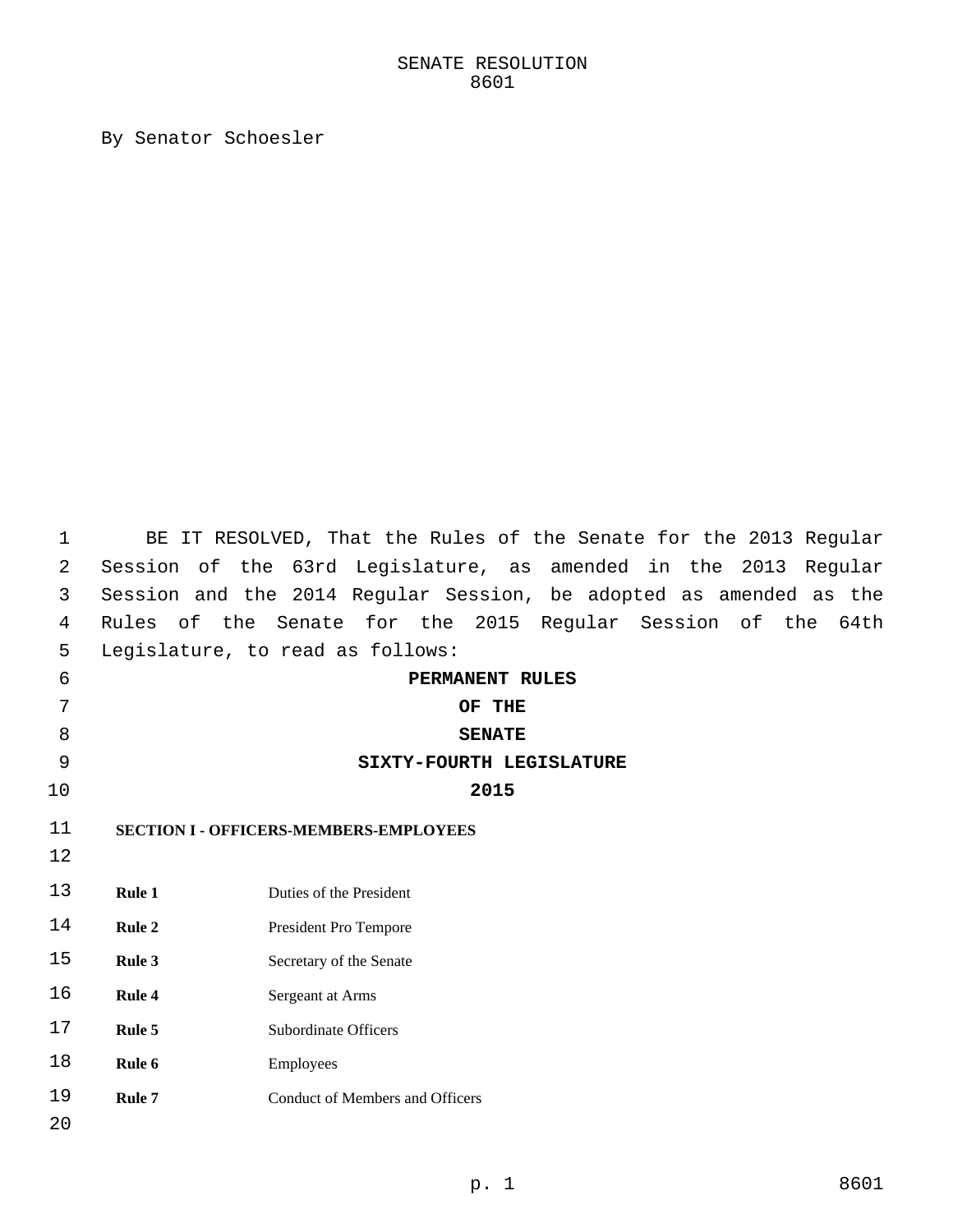| 1  | SECTION II - OPERATIONS AND MANAGEMENT |                                                      |
|----|----------------------------------------|------------------------------------------------------|
| 2  |                                        |                                                      |
| 3  | Rule 8                                 | Payment of Expenses- Facilities and Operations       |
| 4  | Rule 9                                 | Use of Senate Chambers                               |
| 5  | Rule 10                                | Admission to the Senate                              |
| 6  | Rule 11                                | <b>ENGROSSED Printing of Bills</b>                   |
| 7  | Rule 12                                | Furnishing Full File of Bills                        |
| 8  | Rule 13                                | <b>Regulation of Lobbyists</b>                       |
| 9  | Rule 14                                | <b>Security Management</b>                           |
| 10 |                                        |                                                      |
| 11 | <b>SECTION III - RULES AND ORDER</b>   |                                                      |
| 12 |                                        |                                                      |
| 13 | Rule 15                                | Time of Convening                                    |
| 14 | Rule 16                                | Quorum                                               |
| 15 | Rule 17                                | <b>Order of Business</b>                             |
| 16 | Rule 18                                | Special Order                                        |
| 17 | Rule 19                                | <b>Unfinished Business</b>                           |
| 18 | Rule 20                                | Motions and Senate Floor Resolutions (How Presented) |
| 19 | Rule 21                                | Precedence of Motions                                |
| 20 | Rule 22                                | Voting                                               |
| 21 | Rule 23                                | Announcement of Vote                                 |
| 22 | Rule 24                                | Call of the Senate                                   |
| 23 | Rule 25                                | One Subject in a Bill                                |
| 24 | Rule 26                                | No Amendment by Mere Reference to Title of Act       |
| 25 | Rule 27                                | Reading of Papers                                    |
| 26 | Rule 28                                | Comparing Enrolled and Engrossed Bills               |
| 27 |                                        |                                                      |
| 28 |                                        | <b>SECTION IV - PARLIAMENTARY PROCEDURE</b>          |
| 29 |                                        |                                                      |
| 30 | Rule 29                                | Rules of Debate                                      |
| 31 | Rule 30                                | Recognition by the President                         |
| 32 | Rule 31                                | Call for Division of a Question                      |
| 33 | Rule 32                                | Point of Order-Decision Appealable                   |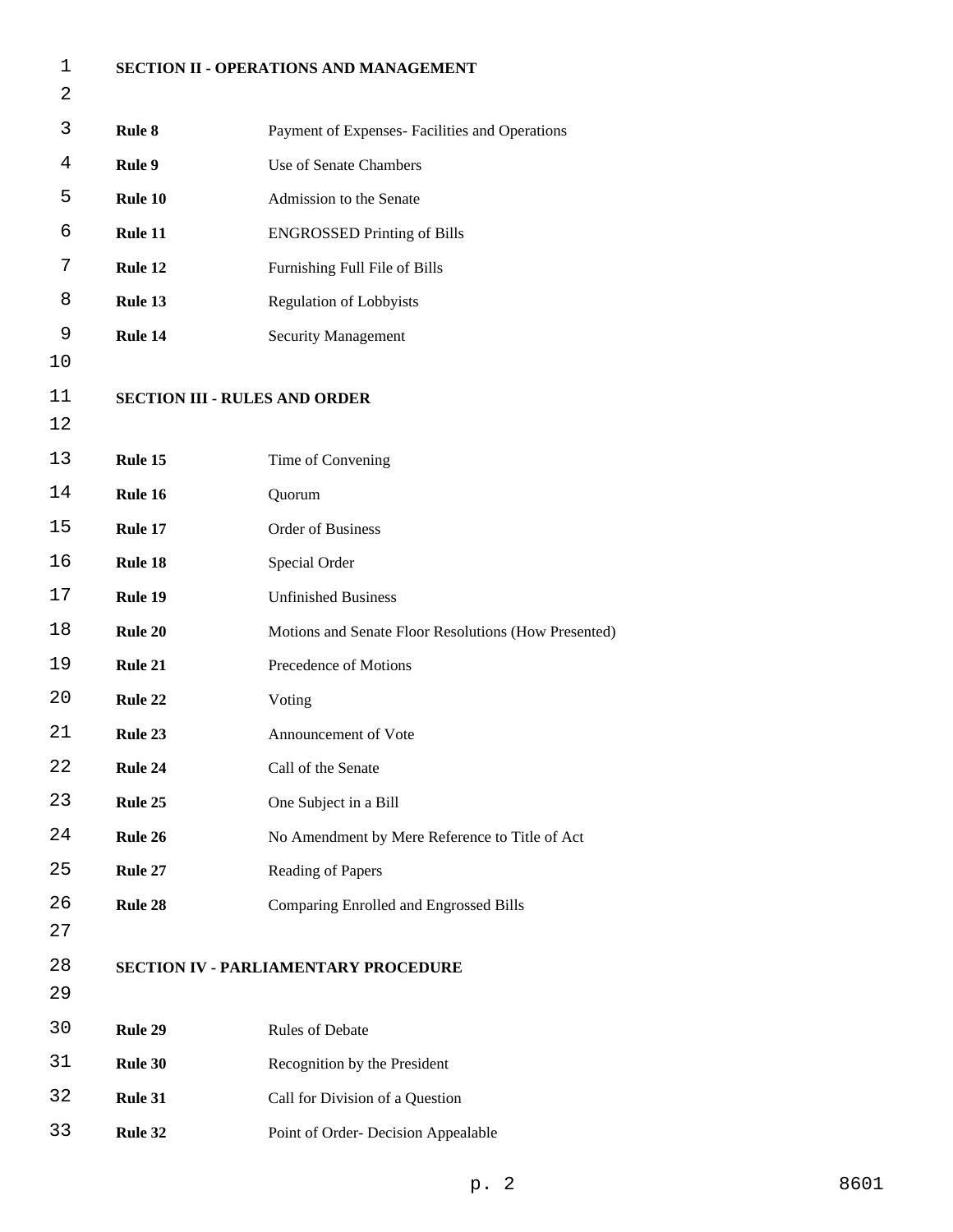| $\mathbf 1$ | Rule 33                       | Question of Privilege                                                     |  |
|-------------|-------------------------------|---------------------------------------------------------------------------|--|
| 2           | Rule 34                       | Protests                                                                  |  |
| 3           | Rule 35                       | <b>Suspension of Rules</b>                                                |  |
| 4           | Rule 36                       | Previous Question                                                         |  |
| 5           | Rule 37                       | Reconsideration                                                           |  |
| 6           | Rule 38                       | Motion to adjourn                                                         |  |
| 7           | Rule 39                       | Yeas and Nays- When Must be Taken                                         |  |
| 8           | Rule 40                       | Reed's Parliamentary Rules                                                |  |
| 9           |                               |                                                                           |  |
| 10          | <b>SECTION V - COMMITTEES</b> |                                                                           |  |
| 11          |                               |                                                                           |  |
| $1\,2$      | Rule 41                       | Committees- Appointment and Confirmation                                  |  |
| 13          | Rule 42                       | Subcommittees                                                             |  |
| 14          | Rule 43                       | Subpoena Power                                                            |  |
| 15          | Rule 44                       | <b>Duties of Committees</b>                                               |  |
| 16          | Rule 45                       | <b>Committee Rules</b>                                                    |  |
| 17          | Rule 46                       | <b>Committee Meetings During Sessions</b>                                 |  |
| 18          | Rule 47                       | Reading of Reports                                                        |  |
| 19          | Rule 48                       | <b>Recalling Bills from Committees</b>                                    |  |
| 20          | Rule 49                       | <b>Bills Referred to Rules Committee</b>                                  |  |
| 21          | Rule 50                       | <b>Rules Committee</b>                                                    |  |
| 22          | Rule 51                       | <b>Employment Committee</b>                                               |  |
| 23          | Rule 52                       | Committee of the Whole                                                    |  |
| 24          | Rule 53                       | <b>Appropriation Budget Bills</b>                                         |  |
| 25          |                               |                                                                           |  |
| 26          |                               | SECTION VI - BILLS, RESOLUTIONS, MEMORIALS AND GUBERNATORIAL APPOINTMENTS |  |
| 27          |                               |                                                                           |  |
| 28          | Rule 54                       | Definitions                                                               |  |
| 29          | Rule 55                       | Prefiling                                                                 |  |
| 30          | Rule 56                       | Introduction of Bills                                                     |  |
| 31          | Rule 57                       | <b>Amendatory Bills</b>                                                   |  |
| 32          | Rule 58                       | Joint Resolutions and Memorials                                           |  |
| 33          | Rule 59                       | <b>Senate Concurrent Resolutions</b>                                      |  |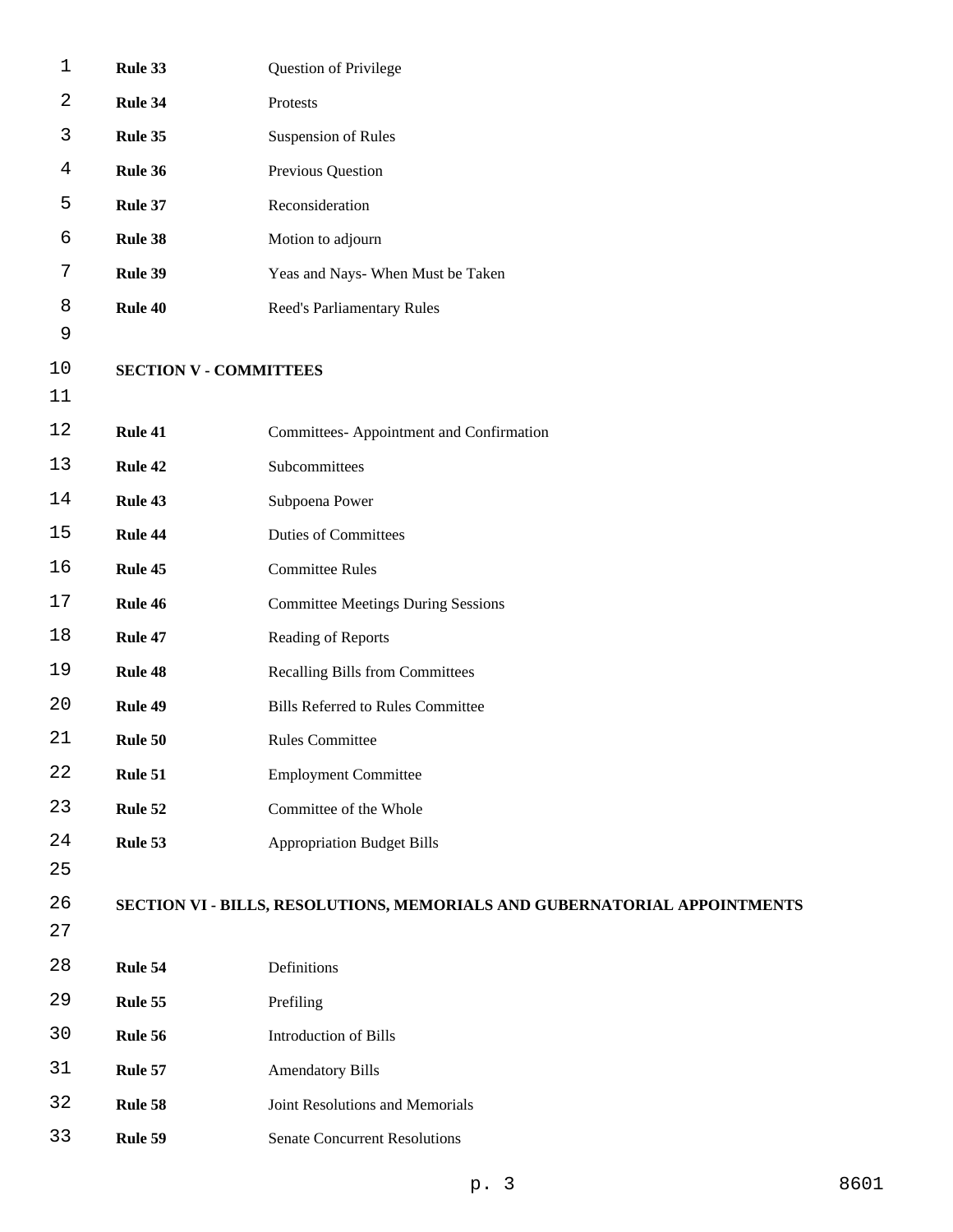| 1  | Rule 60 | <b>Committee Bills</b>                                      |
|----|---------|-------------------------------------------------------------|
| 2  | Rule 61 | Committee Reference                                         |
| 3  | Rule 62 | Reading of Bills                                            |
| 4  | Rule 63 | <b>First Reading</b>                                        |
| 5  | Rule 64 | Second Reading/Amendments                                   |
| 6  | Rule 65 | Third Reading                                               |
| 7  | Rule 66 | Scope and Object of Bill Not to be Changed                  |
| 8  | Rule 67 | Matter Related to Disagreement Between the Senate and House |
| 9  | Rule 68 | <b>Bills Committed for Special Amendment</b>                |
| 10 | Rule 69 | Confirmation of Gubernatorial Appointees                    |
| 11 |         | SECTION I                                                   |
|    |         |                                                             |

# **OFFICERS-MEMBERS-EMPLOYEES Duties of the President**

 **Rule 1.** 1. The president shall take the chair and call the senate to order precisely at the hour appointed for meeting, and, if a quorum be present, shall cause the journal of the preceding day to be read. (See also Art. 3, Sec. 16, State Constitution.)

 2. The president shall preserve order and decorum, and in case of any disturbance or disorderly conduct within the chamber, legislative area, legislative offices or buildings, and legislative hearing and meeting rooms, shall order the sergeant at arms to suppress the same, and may order the arrest of any person creating any disturbance within the senate chamber. The use of cellular or digital telephones is prohibited within the senate chamber during floor session and within a hearing room during a committee hearing, and this prohibition shall be enforced in the same manner as any other breach 27 of order and decorum.

 3. The president shall have charge of and see that all officers and employees perform their respective duties, and shall have general control of the senate chamber and wings. (See also Art. 2, Sec. 10, 31 State Constitution.)

 4. The president may speak to points of order in preference to members, arising from the president's seat for that purpose, and shall decide all questions of order subject to an appeal to the senate by any member, on which appeal no member shall speak more than 36 once without leave of the senate.

p. 4 8601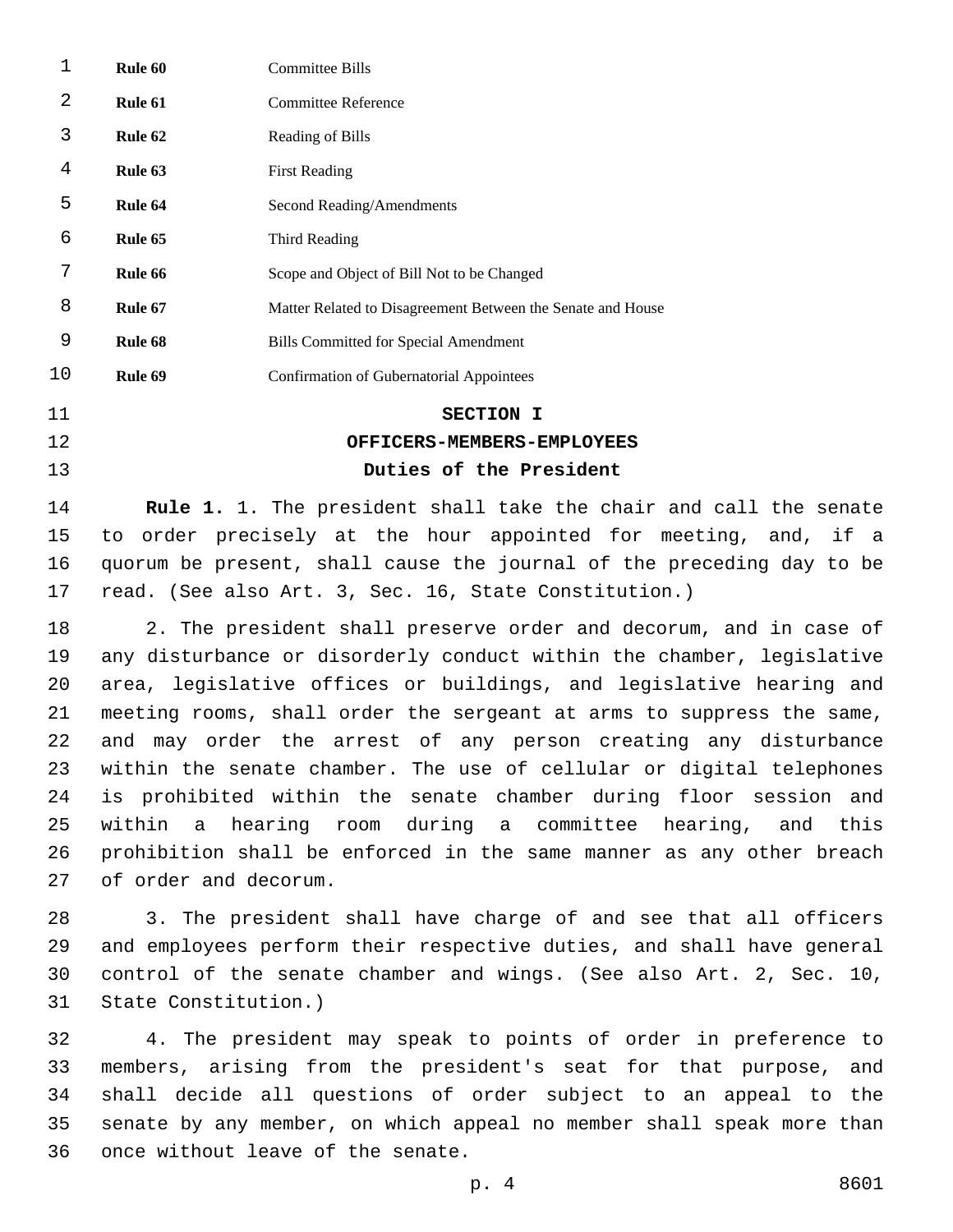5. The president shall, in open session, sign all acts, addresses and joint resolutions. The president shall sign all writs, warrants and subpoenas issued by order of the senate, all of which shall be attested by the secretary. (See also Art. 2, Sec. 32, State 5 Constitution.)

 6. The president shall appoint all conference, special, joint and hereinafter named standing committees on the part of the senate. The appointment of the conference, special, joint and standing committees shall be confirmed by the senate. In the event the senate refuses to confirm any conference, special, joint or standing committee or committees, such committee or committees shall be elected by the 12 senate.

 7. The president shall, on each day, announce to the senate the business in order, and no business shall be taken up or considered until the order to which it belongs shall be declared.

 8. The president shall decide and announce the result of any vote 17 taken.

 9. When a vote of the senate is equally divided, the lieutenant governor, when presiding, shall have the deciding vote on questions other than the final passage of a bill. (See also Art. 2, Sec. 10 and 21 22, State Constitution.)

#### **President Pro Tempore**

 **Rule 2.** 1. Upon the organization of the senate the members shall elect one of their number as president pro tempore who shall have all the powers and authority and who shall discharge all the duties of lieutenant governor acting as president during the lieutenant governor's absence. The president pro tempore shall serve as the vice chair of the committee on rules. The senate shall also elect a vice president pro tempore who will serve in the absence of the lieutenant governor and the president pro tempore. (See Art. 2, Sec. 10, State 31 Constitution.)

 2. In the absence of the president pro tempore, and vice president pro tempore, or with their consent, the president shall have the right to name any senator to perform the duties of the chair, but such substitution shall not extend beyond an adjournment, nor authorize the senator so substituted to sign any documents 37 requiring the signature of the president.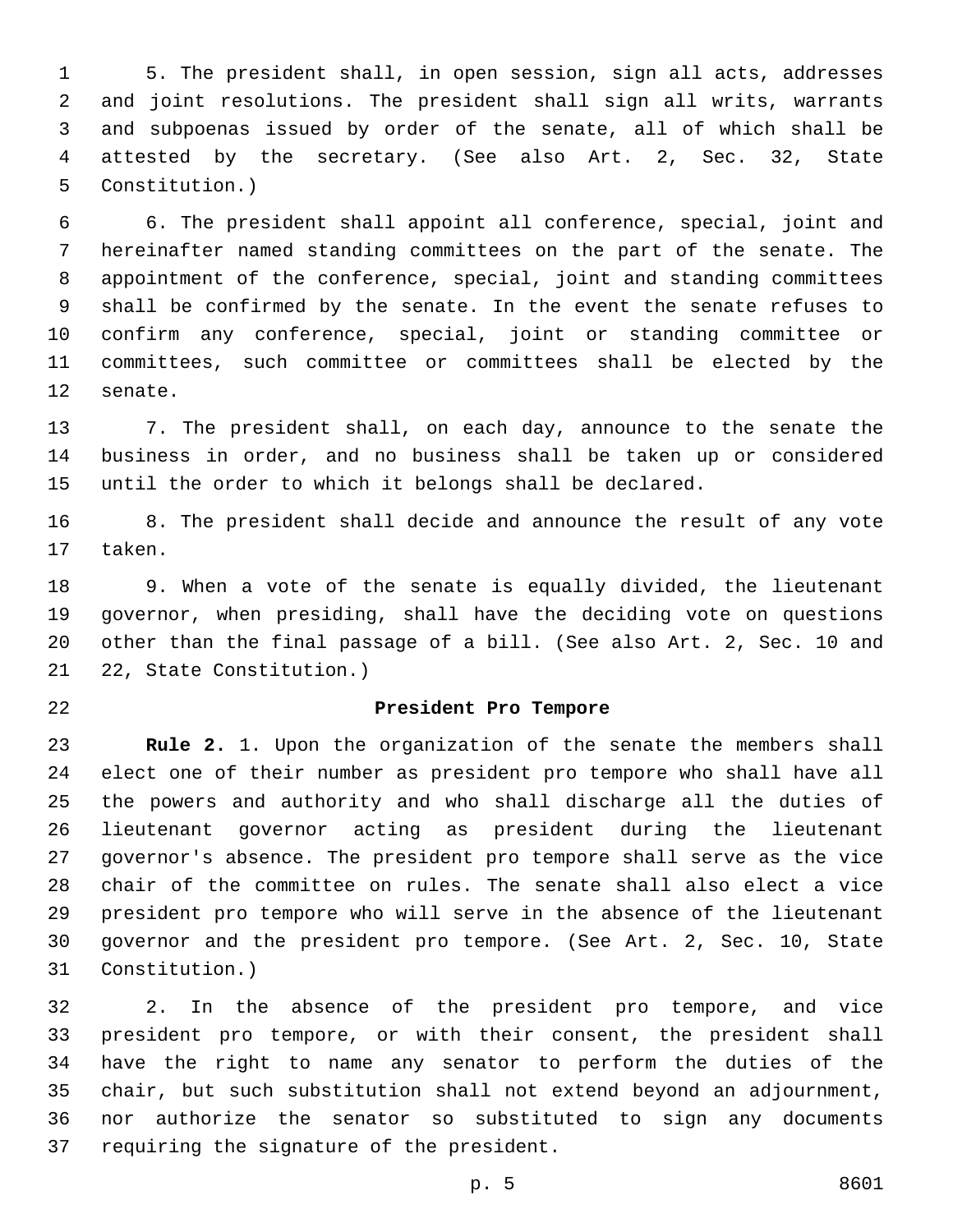3. A "majority caucus" is a caucus whose members constitute a majority of the senate and may include members from different political caucuses. The establishment of a majority caucus is evidenced by a majority of the members of the senate demonstrating the intent to caucus together and to lead the senate. Those members not part of the majority caucus constitute the minority caucus or caucuses.7

## **Secretary of the Senate**

 **Rule 3.** 1. The senate shall elect a secretary, who shall appoint a deputy secretary, both of whom shall be officers of the senate and shall perform the usual duties pertaining to their offices, and they shall hold office until their successors have been elected or 13 appointed.

 2. The secretary is the Personnel Officer of the senate and shall appoint, subject to the approval of the senate, all other senate employees and the hours of duty and assignments of all senate employees shall be under the secretary's directions and instructions and they may be dismissed at the secretary's discretion.

 3. The secretary of the senate, prior to the convening of the next regular session, shall prepare his office to receive bills which the holdover members and members-elect may desire to prefile commencing with the first Monday in December preceding any regular session or twenty days prior to any special session of the 24 legislature.

#### **Sergeant at Arms**

 **Rule 4.** 1. The director of senate security shall perform the 27 functions of the sergeant at arms for the senate.

 2. The sergeant at arms shall not admit to the floor of the senate during the time the senate is not convened any person other than specifically requested by a senator, the president, or the secretary of the senate, in writing or when personally accompanied by 32 a senator.

#### **Subordinate Officers**

 **Rule 5.** The subordinate officers of the senate shall perform such duties as usually pertain to their respective positions in legislative bodies under the direction of the president, and such

p. 6 8601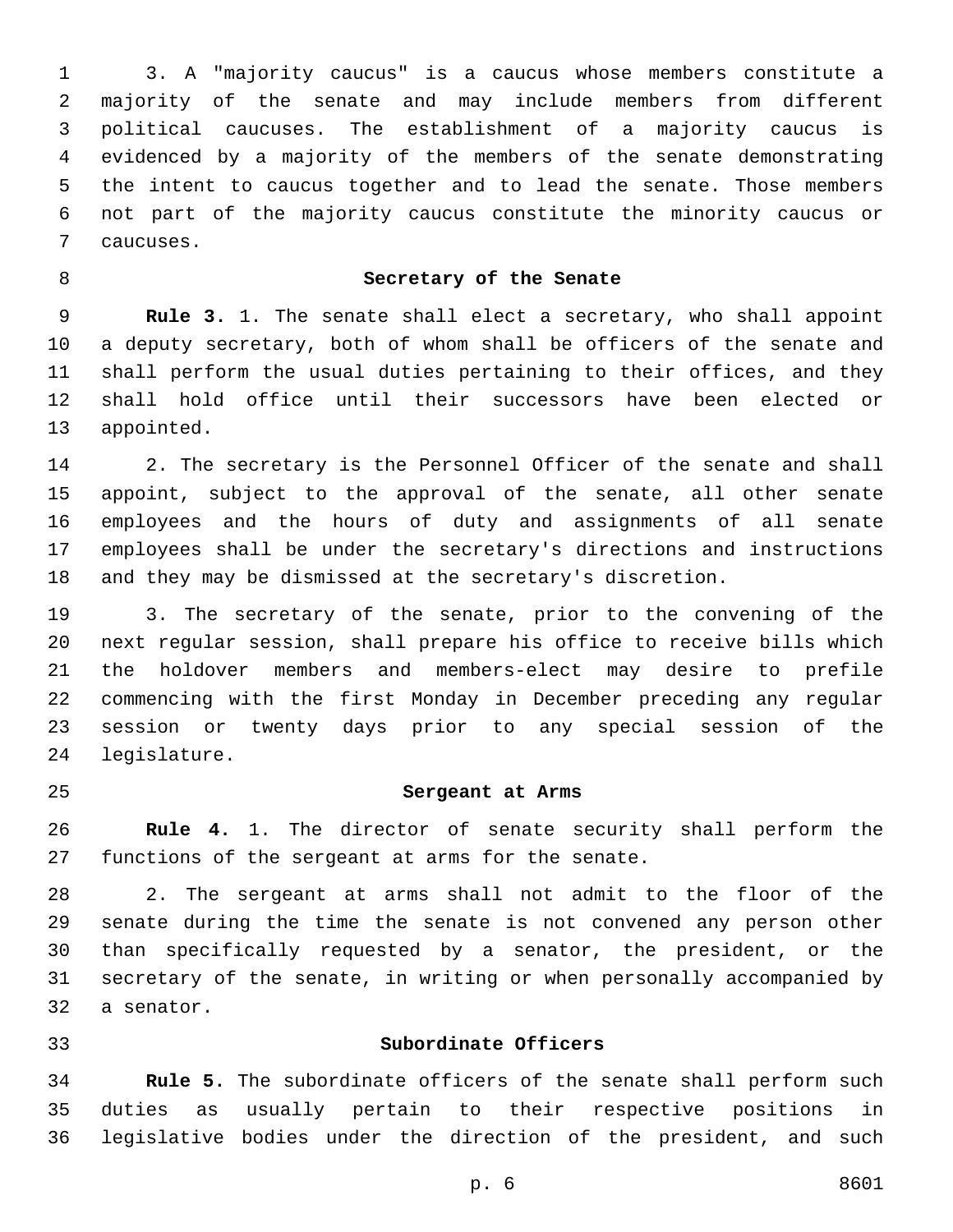other duties as the senate may impose upon them. Under no circumstances shall the compensation of any employee be increased for past services. (See also Art. 2, Sec. 25, State Constitution.)

## **Employees**

 **Rule 6.** 1. No senate employee shall lobby in favor of or against any matter under consideration.6

 2. Senate employees are governed by joint rules and chapters 42.17 (the Public Disclosure Act) and 42.52 RCW (the Ethics in Public 9 Service Act).

# **Conduct of Members and Officers**

 **Rule 7.** 1. Indecorous conduct, boisterous or unbecoming language will not be permitted in the senate at any time. Food and drink are prohibited within the senate chamber during floor session, except that members may drink water at their floor desks. The use of cellular or digital telephones is prohibited within the senate chamber during floor session and within a hearing room during a 17 committee hearing.

 2. In cases of breach of decorum or propriety, any senator, officer or other person shall be liable to such censure or punishment as the senate may deem proper, and if any senator be called to order for offensive or indecorous language or conduct, the person calling the senator to order shall report the language excepted to which shall be taken down or noted at the secretary's desk. No member shall be held to answer for any language used upon the floor of the senate if business has intervened before exception to the language was thus 26 taken and noted.

 3. If any senator in speaking, or otherwise, transgresses the rules of the senate, the president shall, or any senator may, call that senator to order, and a senator so called to order shall resume the senator's seat and not proceed without leave of the senate, which leave, if granted, shall be upon motion "that the senator be allowed to proceed in order," when, if carried, the senator shall speak to 33 the question under consideration.

 4. No senator shall be absent from the senate without leave, except in case of accident or sickness, and if any senator or officer shall be absent the senator's per diem shall not be allowed or paid, and no senator or officer shall obtain leave of absence or be excused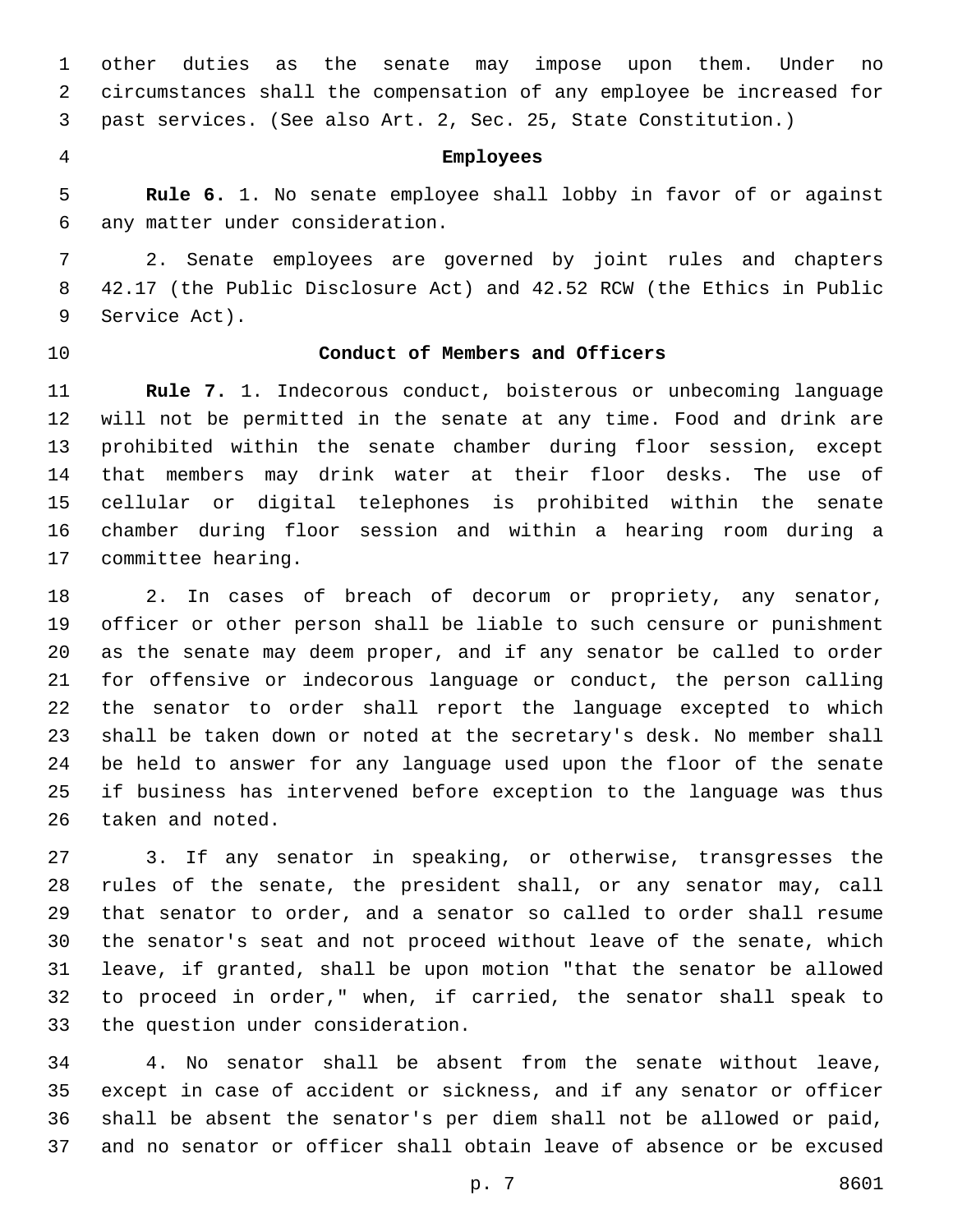from attendance without the consent of a majority of the members 2 present.

 5. In the event of a motion or resolution to censure or punish, or any procedural motion thereto involving a senator, that senator shall not vote thereon. The senator shall be allowed to answer to such motion or resolution. An election or vote by the senate on a motion to censure or punish a senator shall require the vote of a majority of all senators elected or appointed to the senate. A vote to expel a member shall require a two-thirds concurrence of all members elected or appointed to the senate. All votes shall be taken by yeas and nays and the votes shall be entered upon the journal. 12 (See also Art. 2, Sec. 9, State Constitution.)

# **SECTION II**

### **OPERATIONS AND MANAGEMENT**

# **Payment of Expenses - Facilities and Operations**

 **Rule 8.** 1. After the reorganization caucuses of the senate, the majority caucus shall designate four members and the minority caucus shall designate three members to serve on the facilities and 19 operations committee. The ((deputy leader)) chair of the majority caucus shall be the chair of the facilities and operations committee. The operation of the senate shall transfer to the newly designated members after the reorganization caucuses of the senate or at any time after the reorganization caucuses if a different caucus becomes 24 the majority caucus.

 2. All necessary expenses of the senate incurred during the session shall be signed for by the secretary and approved by a majority of the committee on facilities and operations. The committee on facilities and operations shall carefully consider all items of expenditure ordered or contracted on the part of the senate, and report upon the same prior to the voucher being signed by the secretary of the senate authorizing the payment thereof. The committee on facilities and operations shall issue postage only as 33 follows:

 (a) To elected or appointed members of the senate in an amount sufficient to allow performance of their legislative duties.

 (b) To the secretary of the senate in an amount sufficient to 37 carry out the business of the senate.

```
p. 8 8601
```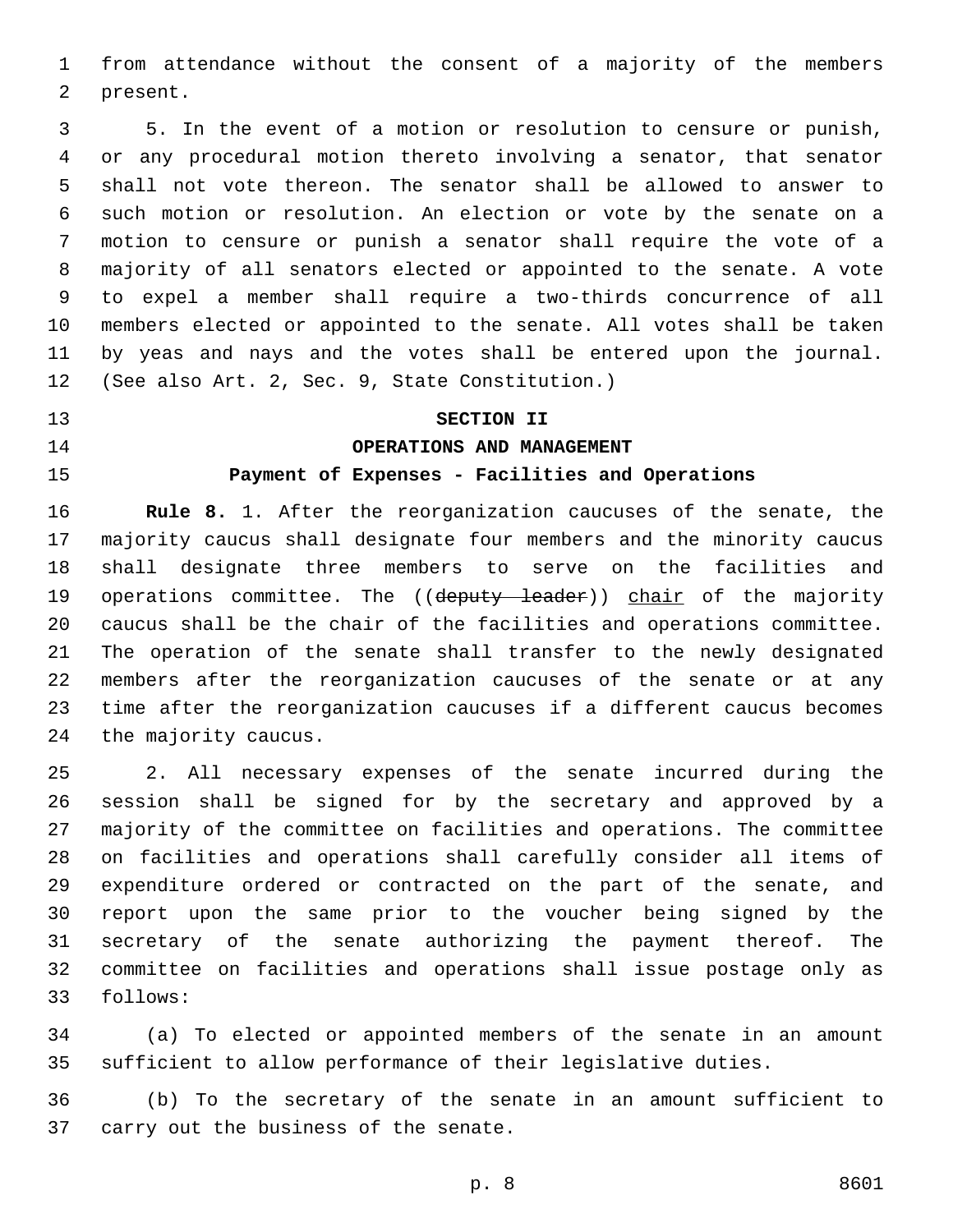#### **Use of Senate Chambers**

 **Rule 9.** The senate chamber and its facilities shall not be used for any but legislative business, except by permission of the senate while in session, or by the facilities and operations committee when 5 not in session.

# **Admission to the Senate**

 **Rule 10.** The sergeant at arms shall admit only the following individuals to the floor and adjacent areas of the senate for the period of time beginning one-half hour before convening and ending when the senate has adjourned or recessed for an hour or more:

11 The governor and/or designees,

12 Members of the house of representatives,

13 State elected officials,

Officers and authorized employees of the legislature,

15 Honored guests being presented to the senate,

 Former members of the senate who are not registered lobbyists 17 pursuant to chapter 42.17 RCW,

18 Representatives of the press,

 Persons specifically requested by a senator to the president in writing or only as long as accompanied by a senator.

#### **Printing of Bills**

 **Rule 11.** The number of bills printed and reprinted shall be at the discretion of the secretary of the senate, with the approval of 24 the facilities and operations committee.

#### **Furnishing Full File of Bills**

 **Rule 12.** Persons, firms, corporations and organizations within the state, desirous of receiving copies of all printed senate bills, shall make application therefor to the secretary of the senate. The bill clerk shall send copies of all printed senate bills to such persons, firms, corporations and organizations as may be ordered by the secretary of the senate. The secretary of the senate is 32 authorized to recoup costs.

#### **Regulation of Lobbyists**

 **Rule 13.** All persons who engage in lobbying of any kind as defined in chapter 42.17 RCW shall be subject to the rules of the senate and legislature when lobbying before the senate. Any person

p. 9 8601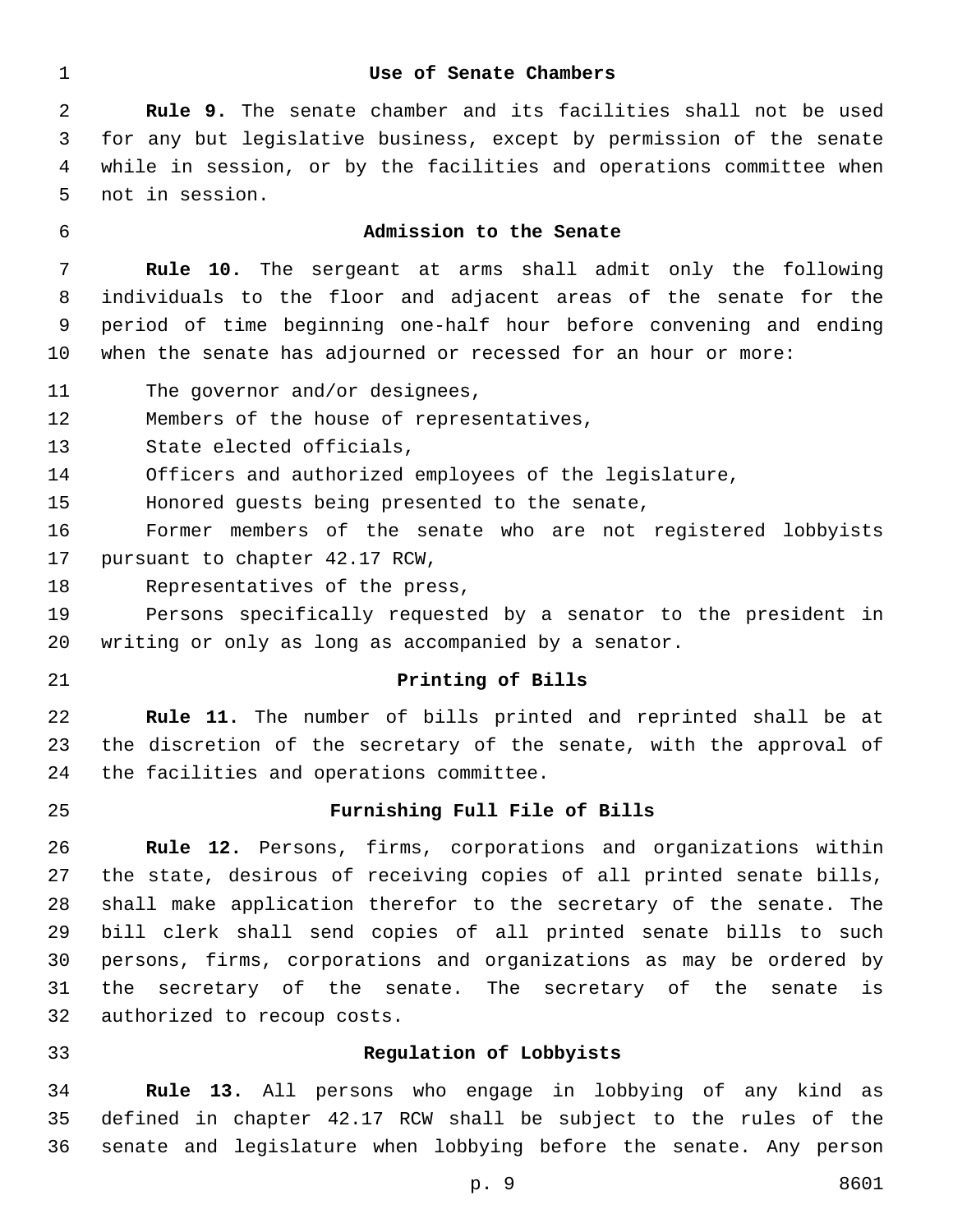who fails to conform to the senate or joint rules may have their privilege to lobby and all other privileges revoked upon a majority vote of the committee on rules for such time as is deemed appropriate 4 by the committee.

 Any person registered as a lobbyist pursuant to chapter 42.17 RCW who intervenes in or attempts to influence any personnel decision of the senate regarding any employee may suffer an immediate revocation of all privileges before the senate or such other privileges and for such time as may be deemed appropriate by the senate committee on rules. This restriction shall not prohibit a registered lobbyist from making written recommendations for staff positions.

# **Security Management**

 **Rule 14.** The sergeant at arms may develop methods to protect the senate, including its members, staff, and the visiting public, by establishing procedures to curtail the use or possession of any weapon in a manner that is prohibited by law or by the rules of the 17 Department of General Administration.

# **SECTION III RULES AND ORDER Time of Convening**

 **Rule 15.** The senate shall convene at 10:00 a.m. each working day, unless adjourned to a different hour. The senate shall adjourn not later than 10:00 p.m. of each working day. The senate shall recess ninety minutes for lunch each working day. When reconvening on the same day the senate shall recess ninety minutes for dinner each working evening. This rule may be suspended by a majority.

# **Quorum**

 **Rule 16.** A majority of all members elected or appointed to the senate shall be necessary to constitute a quorum to do business. Less than a quorum may adjourn from day to day until a quorum can be had. 31 (See Art. 2, Sec. 8, State Constitution.)

#### **Order of Business**

 **Rule 17.** After the roll is called and journal read and approved, business shall be disposed of in the following order:

- FIRST. Reports of standing committees.
- SECOND. Reports of select committees.

p. 10 8601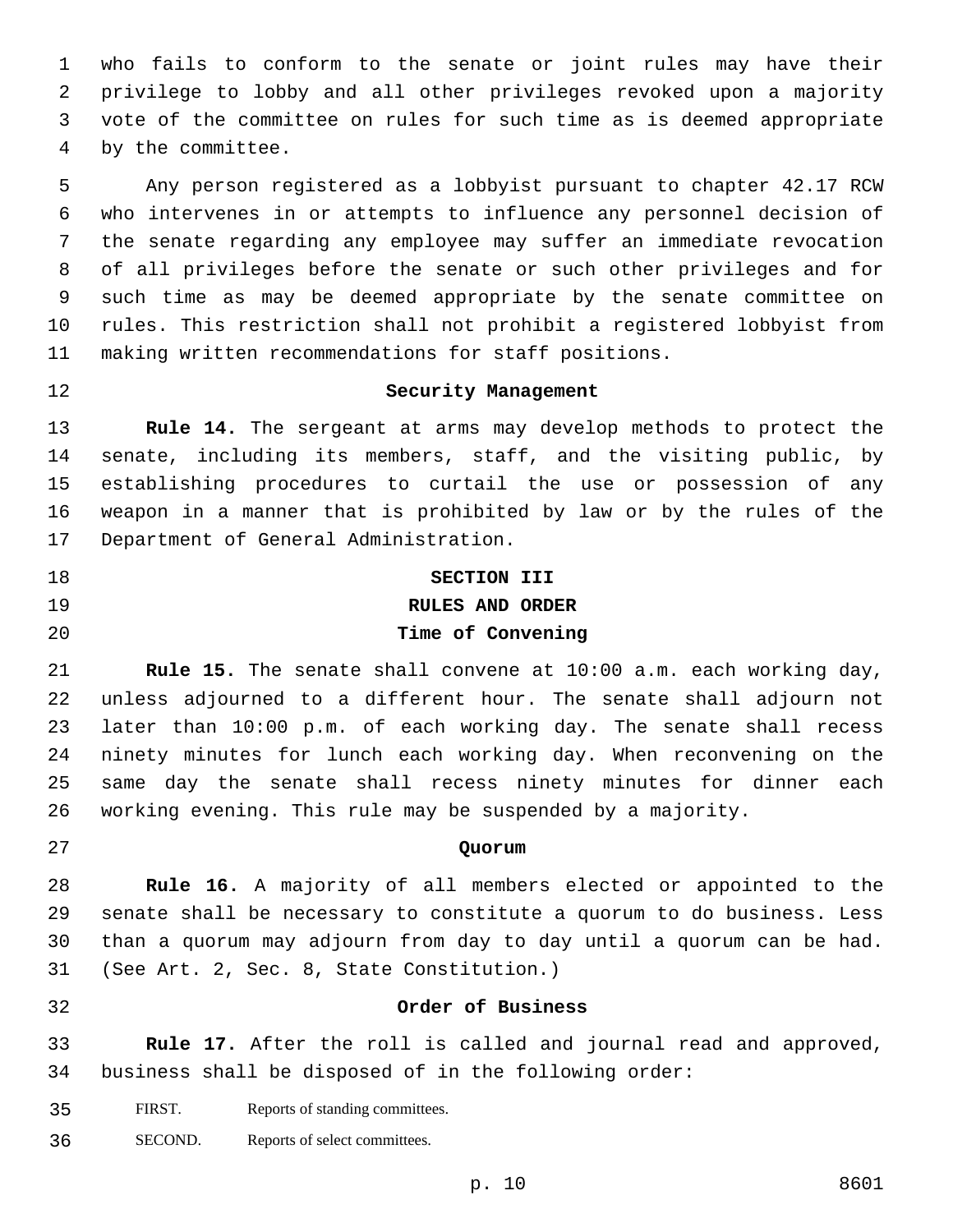THIRD. Messages from the governor and other state officers.

FOURTH. Messages from the house of representatives.

 FIFTH. Introduction, first reading and reference of bills, joint memorials, joint resolutions and concurrent resolutions.

SIXTH. Second reading of bills.

SEVENTH. Third reading of bills.

EIGHTH. Presentation of petitions, memorials and floor resolutions.

NINTH. Presentation of motions.

 The order of business established by this rule may be changed and any order of business already dealt with may be reverted or advanced 11 to by a majority vote of those present.

 All questions relating to the priority of business shall be 13 decided without debate.

 Messages from the governor, other state officers, and from the house of representatives may be considered at any time with the 16 consent of the senate.

# **Special Order**

 **Rule 18.** The president shall call the senate to order at the hour fixed for the consideration of a special order, and announce that the special order is before the senate, which shall then be considered unless it is postponed by a majority vote of the members present, and any business before the senate at the time of the announcement of the special order shall take its regular position in the order of business, except that if a cutoff established by concurrent resolution occurs during the special order, the senate may complete the measure that was before the senate when consideration of the 27 special order was commenced.

# **Unfinished Business**

 **Rule 19.** The unfinished business at the preceding adjournment shall have preference over all other matters, excepting special orders, and no motion or any other business shall be received without special leave of the senate until the former is disposed of.

- 
- 

# **Motions and Senate Floor Resolutions (How Presented)**

 **Rule 20.** 1. No motion shall be entertained or debated until announced by the president and every motion shall be deemed to have

p. 11 8601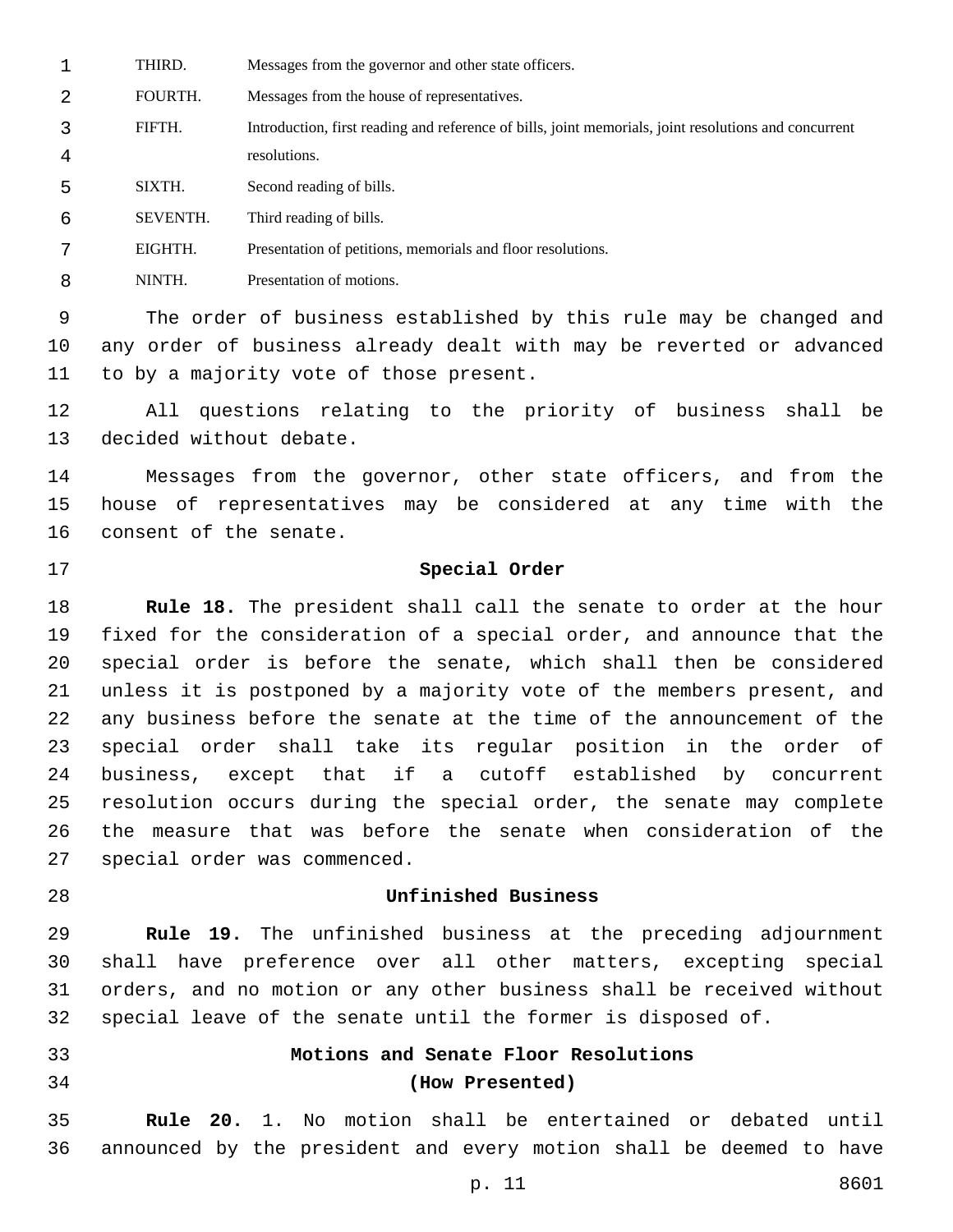been seconded. It shall be reduced to writing and read by the secretary, if desired by the president or any senator, before it shall be debated, and by the consent of the senate may be withdrawn 4 before amendment or action.

 2. The senate shall consider no more than one floor resolution per day in session: Provided, That this rule shall not apply to floor resolutions essential to the operation of the senate; and further Provided, That there shall be no limit on the number of floor resolutions considered on senate pro forma session days. Senate floor resolutions shall be acted upon in the same manner as motions. All senate floor resolutions shall be on the secretary's desk at least twenty-four hours prior to consideration. Members' names shall only be added to the resolution if the member signs the resolution. Members shall have until thirty minutes after the senate is convened the following day the senate is in a regular or pro forma session to add their names to the floor resolution. A motion may be made to close the period for signatures at an earlier time.

# 18 **Precedence of Motions**

19 **Rule 21.** When a motion has been made and stated by the chair the 20 following motions are in order, in the rank named:

21 PRIVILEGED MOTIONS

22 Adjourn, recess, or go at ease

23 Reconsider

- 24 Demand for call of the senate
- 25 Demand for roll call
- 26 Demand for division
- 27 Question of privilege
- 28 Orders of the day
- 29 INCIDENTAL MOTIONS
- 30 Points of order and appeal
- 31 Method of consideration
- 32 Suspend the rules
- 33 Reading papers
- 34 Withdraw a motion
- 35 Division of a question
- 36 SUBSIDIARY MOTIONS
- 37 1st Rank: To lay on the table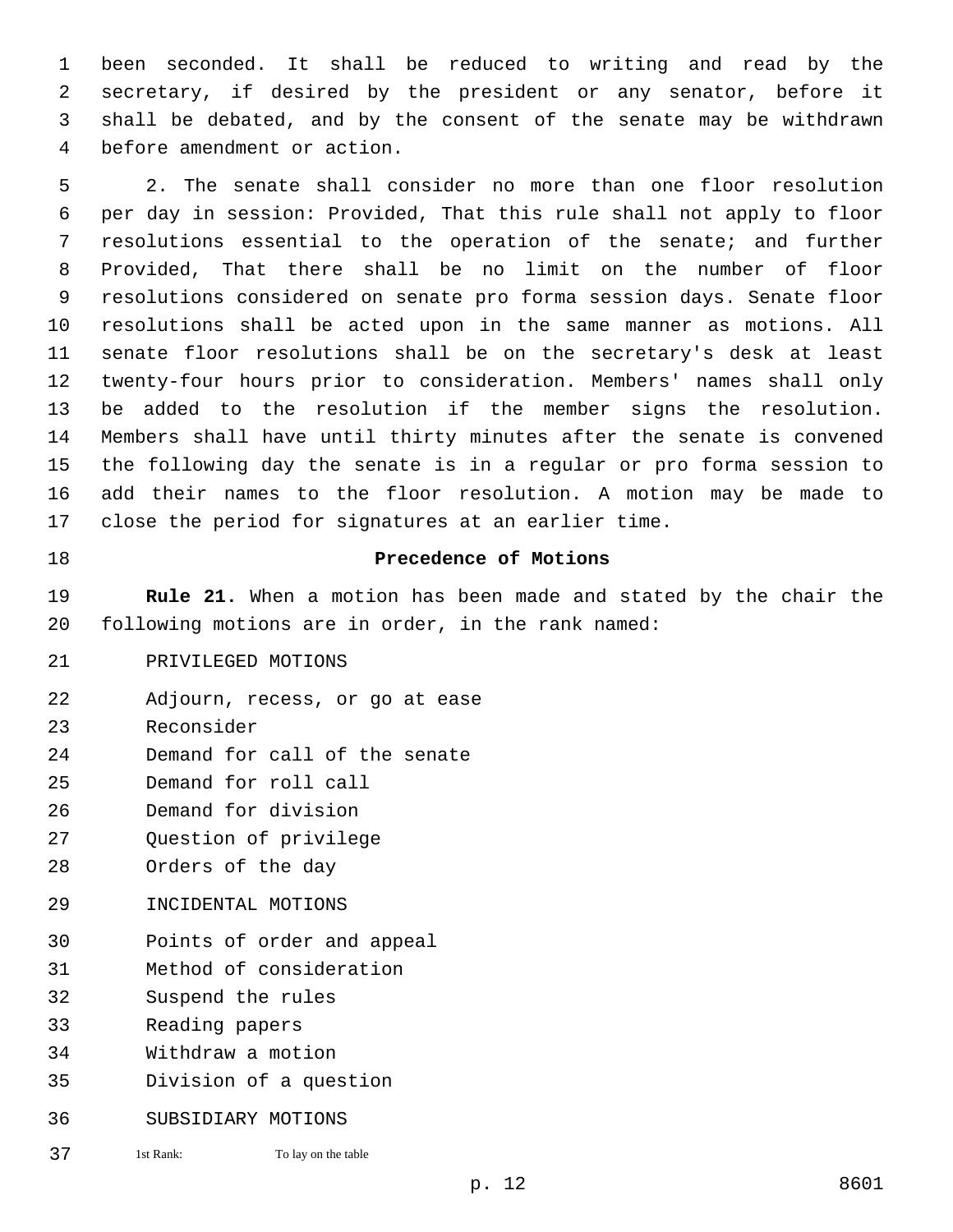|    | 2nd Rank: | For the previous question    |
|----|-----------|------------------------------|
| 2  | 3rd Rank: | To postpone to a day certain |
| ्र |           | To commit or recommit        |
|    |           | To postpone indefinitely     |
| հ  | 4th Rank: | To amend                     |

 No motion to postpone to a day certain, to commit, or to postpone indefinitely, being decided, shall again be allowed on the same day and at the same stage of the proceedings, and when a question has been postponed indefinitely it shall not again be introduced during 10 the session.

 A motion to lay an amendment on the table shall not carry the main question with it unless so specified in the motion to table.

 At no time shall the senate entertain a Question of 14 Consideration.

#### **Voting**

 **Rule 22.** 1. In all cases of election by the senate, the votes shall be taken by yeas and nays, and no senator or other person shall remain by the secretary's desk while the roll is being called or the votes are being counted. No senator shall be allowed to vote except when within the bar of the senate, or upon any question upon which he or she is in any way personally or directly interested, nor be allowed to explain a vote or discuss the question while the yeas and nays are being called, nor change a vote after the result has been announced. (See also Art. 2, Secs. 27 and 30, State Constitution.)

 2. A member not voting by reason of personal or direct interest, or by reason of an excused absence, may explain the reason for not voting by a brief statement not to exceed fifty words in the journal.

 3. The yeas and nays shall be taken when called for by one-sixth of all the senators present, and every senator within the bar of the senate shall vote unless excused by the unanimous vote of the members present, and the votes shall be entered upon the journal. (See also 32 Art. 2, Sec. 21, State Constitution.)

 When once begun the roll call may not be interrupted for any purpose other than to move a call of the senate. (See also Rule 24.)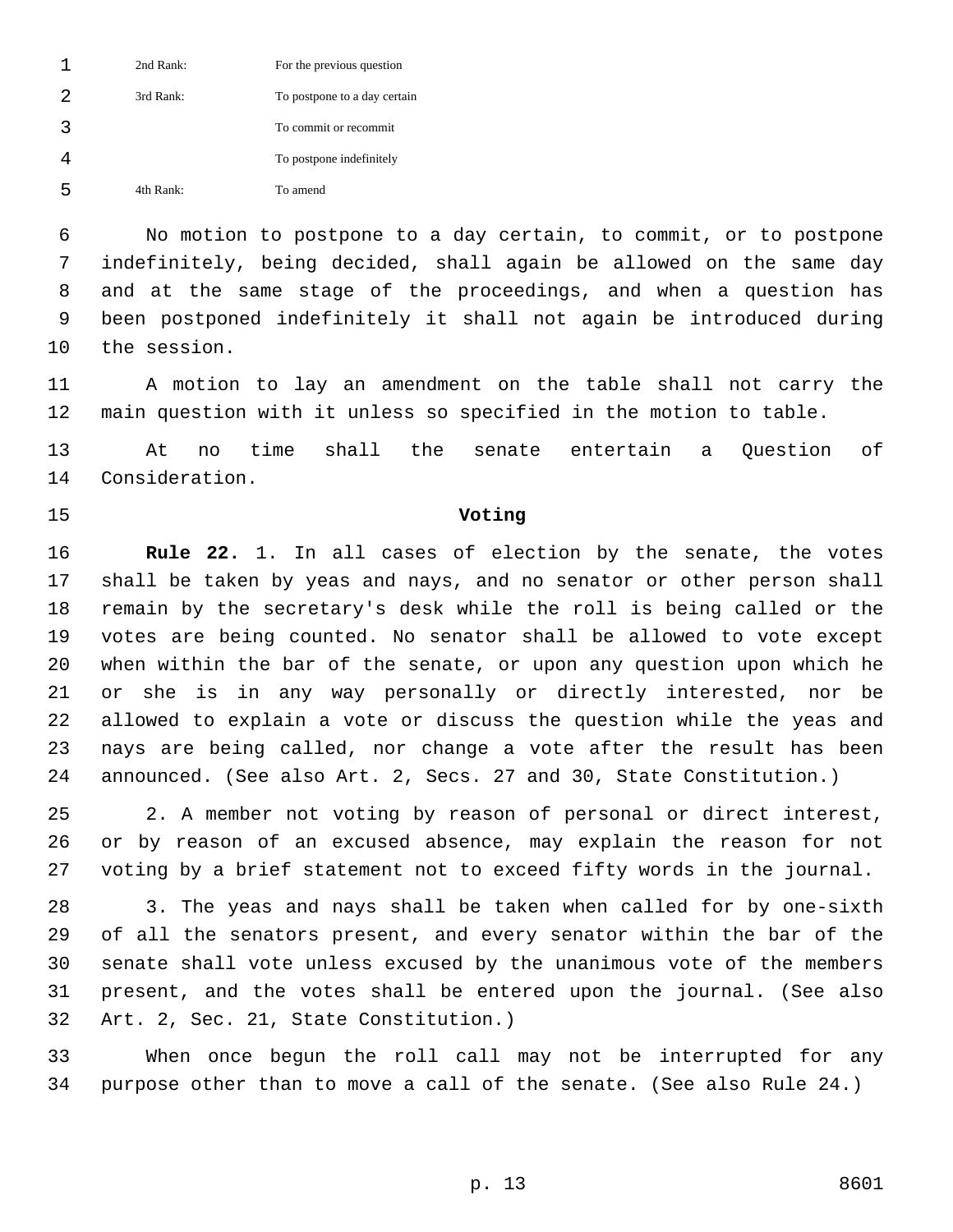4. A senator having been absent during roll call may ask to have his or her name called. Such a request must be made before the result of the roll call has been announced by the president.

 5. The passage of a bill or action on a question is lost by a tie vote, but when a vote of the senate is equally divided, the lieutenant governor, when presiding, shall have the deciding vote on questions other than the final passage of a bill. (See also Art. 2, 8 Secs. 10 and 22, State Constitution.)

 6. The order of the names on the roll call shall be alphabetical 10 by last name.

 7. All votes in a committee shall be recorded, and the record shall be preserved as prescribed by the secretary of the senate. One-sixth of the committee may demand an oral roll call.

 8. If a member of the majority is going to be absent due to a health matter or other emergency, then a member of the minority may publicly announce on the floor of the senate that he or she will cast votes as he or she believes the absent member would have voted in order to avoid results that would only occur because of the 19 unanticipated absence.

### **Announcement of Vote**

 **Rule 23.** The announcement of all votes shall be made by the 22 president.

## **Call of the Senate**

 **Rule 24.** Although a roll call is in progress, a call of the senate may be moved by three senators, and if carried by a majority of all present the secretary shall call the roll, after which the names of the absentees shall again be called. The doors shall then be locked and the sergeant at arms directed to take into custody all who may be absent without leave, and all the senators so taken into custody shall be presented at the bar of the senate for such action 31 as the senate may deem proper.

#### **One Subject in a Bill**

 **Rule 25.** No bill shall embrace more than one subject and that shall be expressed in the title. (See also Art. 2, Sec. 19, State Constitution.)35

#### **No Amendment by Mere Reference to Title of Act**

p. 14 8601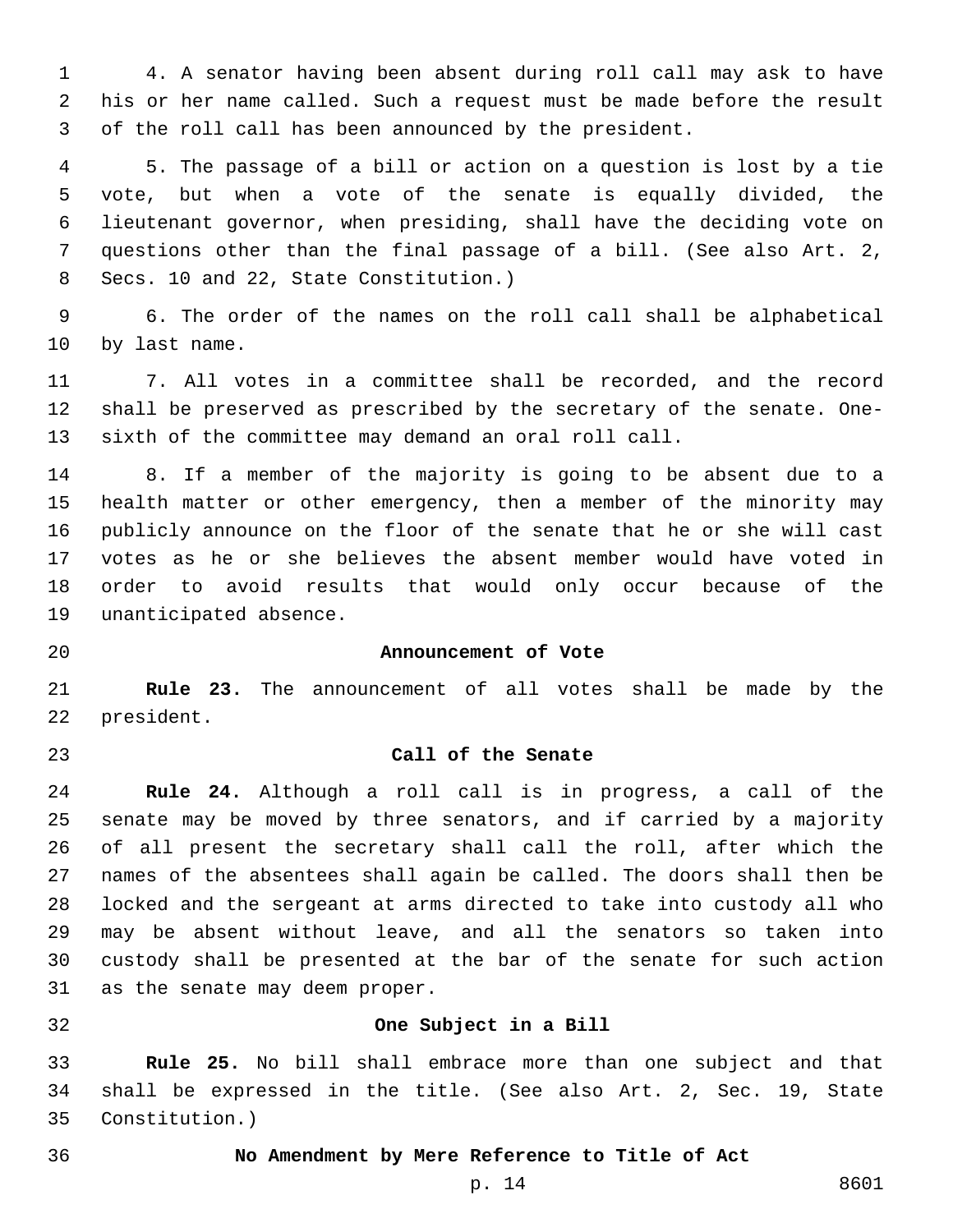**Rule 26.** No act shall ever be revised or amended by mere reference to its title, but the act revised or the section amended shall be set forth at full length. (See also Art. 2, Sec. 37, State Constitution.)4

#### **Reading of Papers**

 **Rule 27.** When the reading of any paper is called for, and is objected to by any senator, it shall be determined by a vote of the 8 senate, without debate.

 Any and all copies of reproductions of newspaper or magazine editorials, articles or cartoons or publications or material of any nature distributed to senators' desks must bear the name of at least one senator granting permission for the distribution. This shall not apply to materials normally distributed by the secretary of the 14 senate or the majority or minority caucuses.

# **Comparing Enrolled and Engrossed Bills**

 **Rule 28.** Any senator shall have the right to compare an enrolled bill with the engrossed bill and may note any objections in the 18 Journal.

# **SECTION IV PARLIAMENTARY PROCEDURE Rules of Debate**

 **Rule 29.** When any senator is about to speak in debate, or submit any matter to the senate, the senator shall rise, and standing in place, respectfully address the President, and when recognized shall, in a courteous manner, speak to the question under debate, avoiding personalities; provided that a senator may refer to another member using the title "Senator" and the surname of the other member. No senator shall impeach the motives of any other member or speak more than twice (except for explanation) during the consideration of any one question, on the same day or a second time without leave, when others who have not spoken desire the floor, but incidental and subsidiary questions arising during the debate shall not be considered the same question. A majority of the members present may further limit the number of times a member may speak on any question and may limit the length of time a member may speak but, unless a demand for the previous question has been sustained, a member shall not be denied the right to speak at least once on each question, nor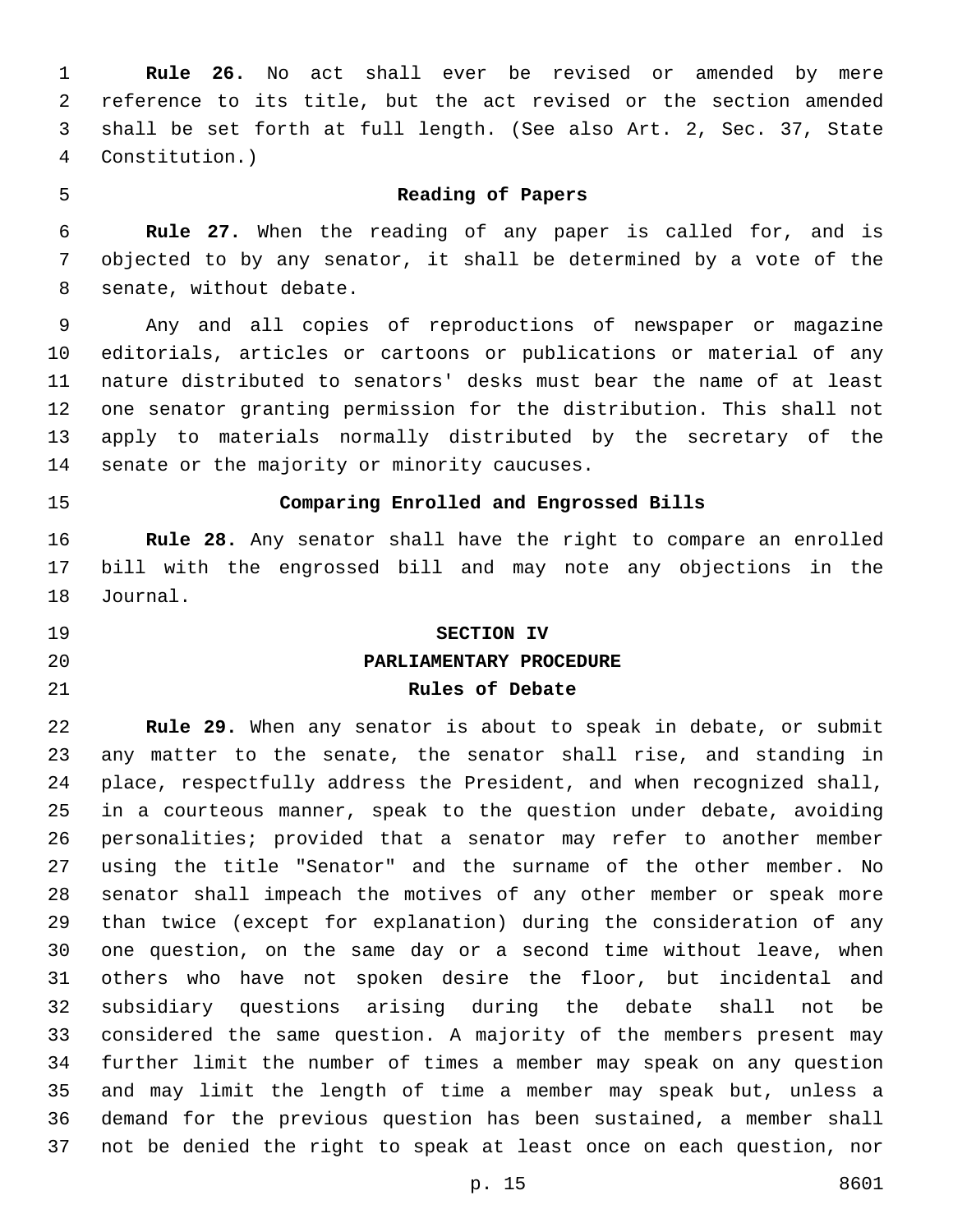shall a member be limited to less than three minutes on each question. In any event, the senator who presents the motion may open 3 and close debate on the question.

# **Recognition by the President**

 **Rule 30.** When two or more senators rise at the same time to address the chair, the president shall name the one who shall speak first, giving preference, when practicable, to the mover or 8 introducer of the subject under consideration.

# **Call for Division of a Question**

 **Rule 31.** Any senator may call for a division of a question, which shall be divided if it embraces subjects so distinct that one being taken away a substantive proposition shall remain for the decision of the senate; but a motion to strike out and insert shall not be 14 divided.

# **Point of Order - Decision Appealable**

 **Rule 32.** Every decision of points of order by the president shall be subject to appeal by any senator, and discussion of a question of order shall be allowed. In all cases of appeal the question shall be: "Shall the decision of the president stand as the judgment of the 20 senate?"

#### **Question of Privilege**

 **Rule 33.** Any senator may rise to a question of privilege and explain a personal matter by leave of the president, but shall not discuss any pending question in such explanations, nor shall any question of personal privilege permit any senator to introduce any person or persons in the galleries. The president upon notice received may acknowledge the presence of any distinguished person or 28 persons.

 A question of privilege shall involve only subject matter which affects the particular senator personally and in a manner unique and 31 peculiar to that senator.

#### **Protests**

 **Rule 34.** Any senator or senators may protest against the action of the senate upon any question. Such protest may be entered upon the journal if it does not exceed 200 words. The senator protesting shall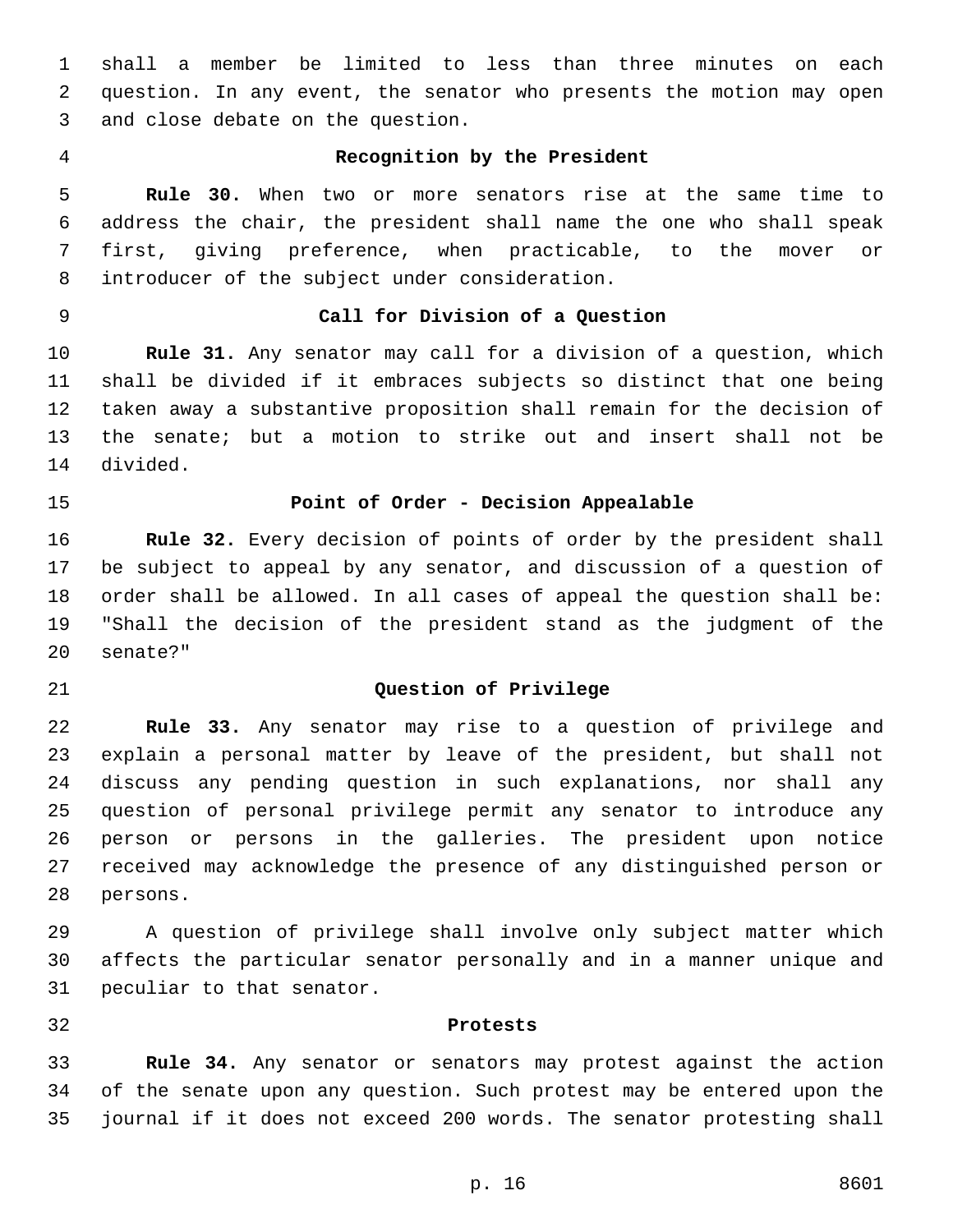file the protest with the secretary of the senate within 48 hours 2 following the action protested.

# **Adoption and Suspension of Rules**

 **Rule 35.** 1. The permanent senate rules adopted at the first regular session during a legislative biennium shall govern any session subsequently convened during the same legislative biennium. Adoption of permanent rules may be by majority of the senate without notice and a majority of the senate may change a permanent rule without notice at the beginning of any session, as determined pursuant to Article 2, Section 12 of the State Constitution. No permanent rule or order of the senate shall be rescinded or changed without a majority vote of the members, and one day's notice of the 13 motion.

 2. A permanent rule or order may be temporarily suspended for a special purpose by a vote of two-thirds of the members present unless otherwise specified herein. When the suspension of a rule is called, and after due notice from the president no objection is offered, the president may announce the rule suspended, and the senate may proceed accordingly. Motion for suspension of the rules shall not be debatable, except, the mover of the motion may briefly explain the purpose of the motion and at the discretion of the president a 22 rebuttal may be allowed.

#### **Previous Question**

 **Rule 36.** The previous question shall not be put unless demanded by three senators, and it shall then be in this form: "Shall the main question be now put?" When sustained by a majority of senators present it shall preclude all debate, except the senator who presents the motion may open and close debate on the question and the vote shall be immediately taken on the question or questions pending before the senate, and all incidental question or questions of order arising after the motion is made shall be decided whether on appeal 32 or otherwise without debate.

#### **Reconsideration**

 **Rule 37.** 1. After the final vote on any measure, before the adjournment of that day's session, any member who voted with the prevailing side may give notice of reconsideration unless a motion to immediately transmit the measure to the house has been decided in the

p. 17 8601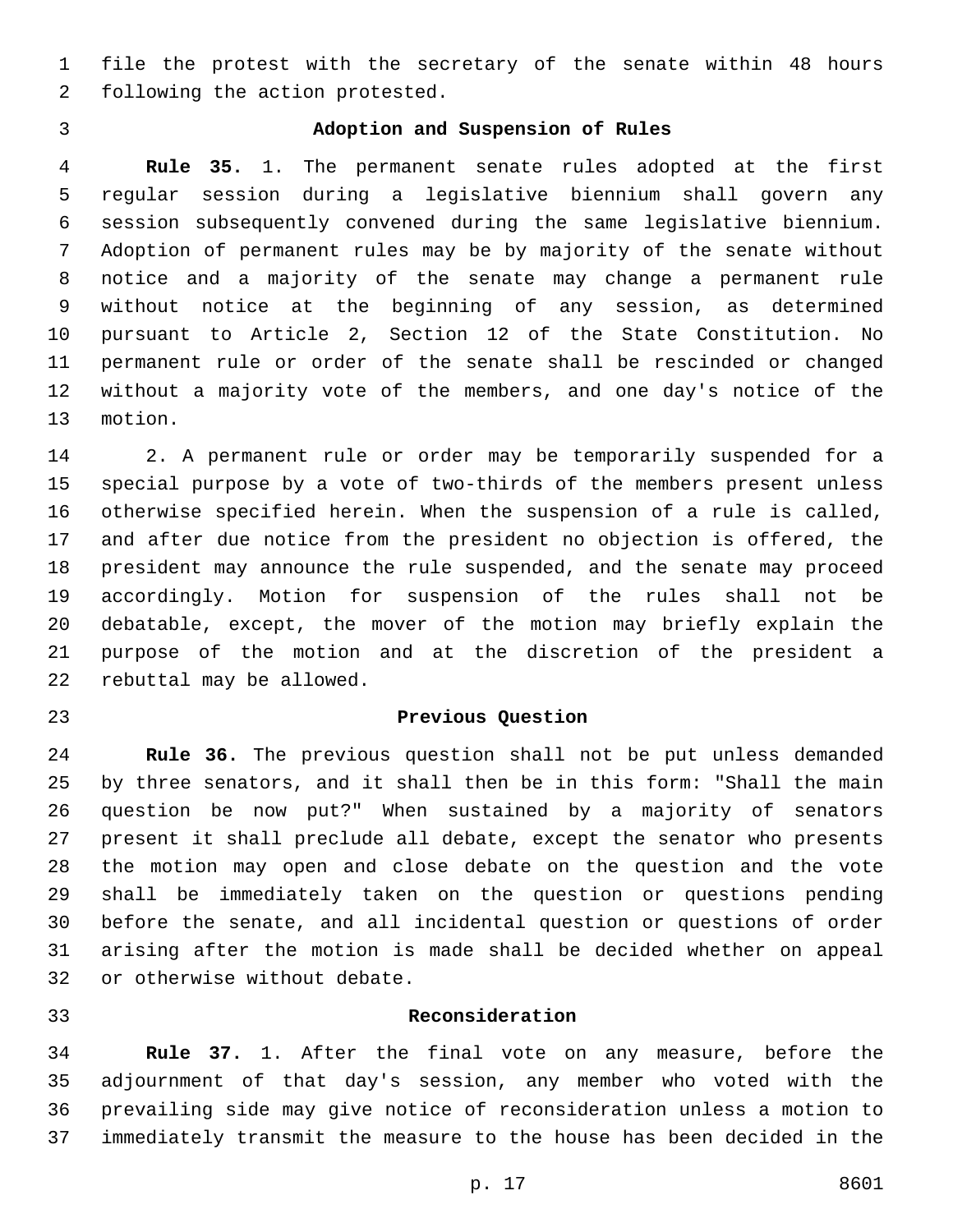affirmative. Such motion to reconsider shall be in order only under the order of motions of the day immediately following the day upon which such notice of reconsideration is given, and may be made by any member who voted with the prevailing side.4

 2. A motion to reconsider shall have precedence over every other motion, except a motion to adjourn; and when the senate adjourns while a motion to reconsider is pending or before passing the order of motions, the right to move a reconsideration shall continue to the next day of sitting. On and after the tenth day prior to adjournment sine die of any session, as determined pursuant to Article 2, Section 12, or concurrent resolution, or in the event that the measure is subject to a senate rule or resolution or a joint rule or concurrent resolution, which would preclude consideration on the next day of sitting a motion to reconsider shall only be in order on the same day upon which notice of reconsideration is given and may be made at any time that day. Motions to reconsider a vote upon amendments to any 17 pending question may be made and decided at once.

## **Motion to Adjourn**

 **Rule 38.** Except when under call of the senate, a motion to adjourn shall always be in order. The name of the senator moving to adjourn and the time when the motion was made shall be entered upon 22 the journal.

#### **Yeas and Nays - When Must be Taken**

 **Rule 39.** The yeas and nays shall be taken when called for by one- sixth of all the senators present, and every senator within the bar of the senate shall vote unless excused by the unanimous vote of the members present, and the votes shall be entered upon the journal. (See also Art. 2, Sec. 21, State Constitution.)28

 When once begun the roll call may not be interrupted for any purpose other than to move a call of the senate. (See also Senate 31 Rules 22 and 24.)

#### **Reed's Parliamentary Rules**

 **Rule 40.** The rules of parliamentary practice as contained in Reed's Parliamentary Rules shall govern the senate in all cases to which they are applicable, and in which they are not inconsistent with the rules and orders of this senate and the joint rules of this 37 senate and the house of representatives.

p. 18 8601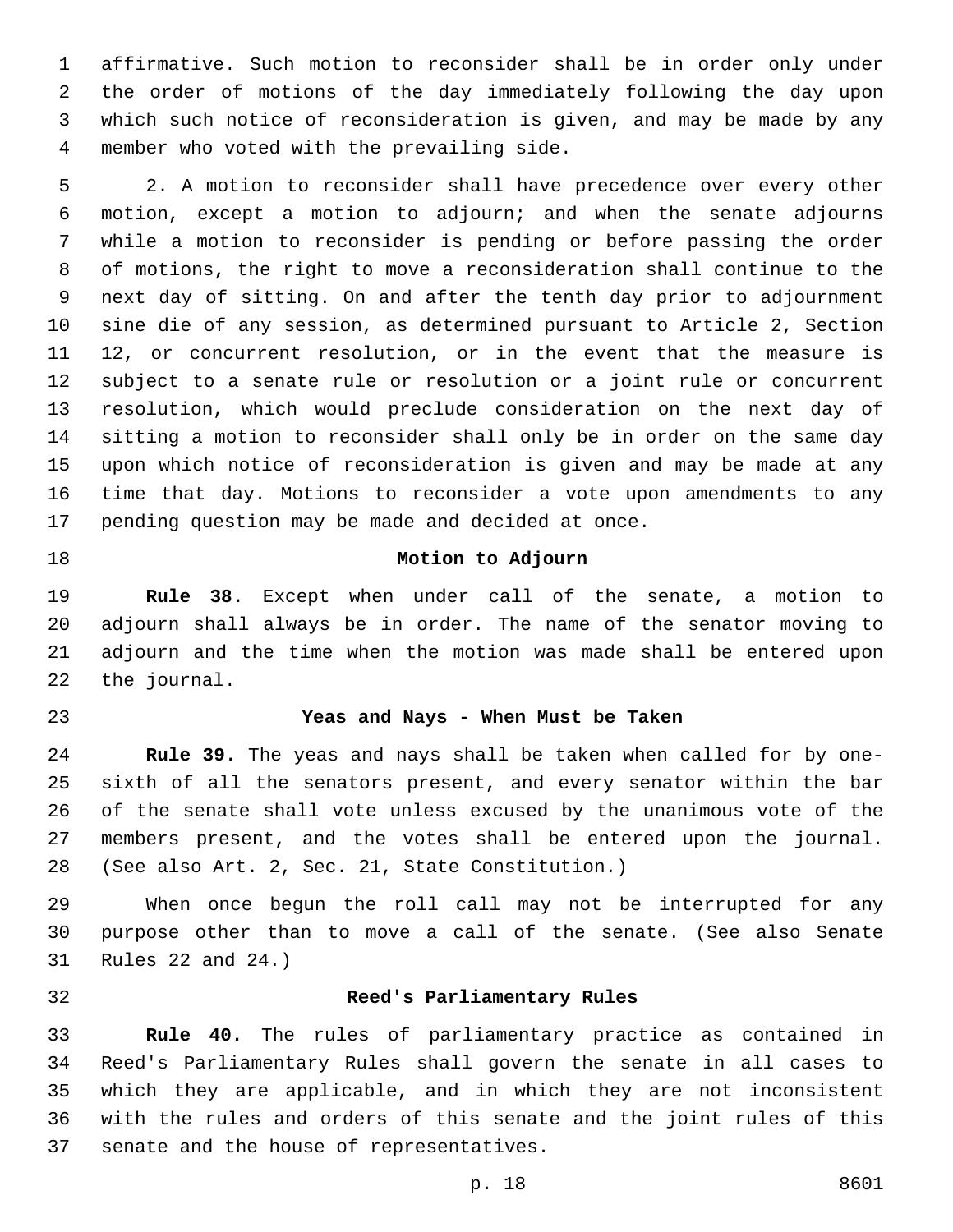| $\mathbf 1$    | SECTION V                                                                               |
|----------------|-----------------------------------------------------------------------------------------|
| $\overline{a}$ | <b>COMMITTEES</b>                                                                       |
| 3              | Committees - Appointment and Confirmation                                               |
| 4              | <b>Rule 41.</b> The president shall appoint all conference, special,                    |
| 5              | joint and standing committees on the part of the senate. The                            |
| 6              | appointment of the conference, special, joint and standing committees                   |
| 7              | shall be confirmed by the senate.                                                       |
| 8              | In the event the senate shall refuse to confirm any conference,                         |
| 9              | special, joint or standing committee or committees, such committee or                   |
| 10             | committees shall be elected by the senate.                                              |
| 11             | The following standing committees shall constitute the standing                         |
| 12             | committees of the senate:                                                               |
| 13             | Standing Committee<br>Total Membership                                                  |
| 14             | 1. Accountability & Reform. 5                                                           |
| 15             | 2. Agriculture, Water & Rural Economic Development. $((6))$ 5                           |
| 16             | $((2,))$ 3. Commerce & Labor. 7                                                         |
| 17             | $((3-))$ 4. Early Learning & K-12 Education. ( $(1+)$ ) 9                               |
| 18             | $((4,))$ 5. Energy, Environment & Telecommunications. 9                                 |
| 19             | $((5-))$ 6. Financial Institutions(( <del>, Housing</del> )) & Insurance ((8)) <u>9</u> |
| 20             | ((6. Governmental)) 7. Government Operations & State Security. 7                        |
| 21             | $((7-))$ 8. Health Care. ((8)) 13                                                       |
| 22             | $((8,))$ 9. Higher Education. 7                                                         |
| 23             | $((9,))$ 10. Human Services $((& \text{Corrections}))$ , Mental Health &                |
| 24             |                                                                                         |
| 25             | 7                                                                                       |
| 26             | $((11.))$ 12. Natural Resources & Parks. 7                                              |
| 27             | $((12.))$ 13. Rules. $((21))$ 17 (plus the Lieutenant Governor)                         |
| 28             | $((13.))$ 14. Trade & Economic Development. 7                                           |
| 29             | 15                                                                                      |
| 30             | 23<br>$((15\cdot))$ 16. Ways & Means.                                                   |
| 31             | Subcommittees                                                                           |
| 32             | 42. Committee chairs may create subcommittees of the<br><b>Rule</b>                     |
| 33             | standing committee and designate subcommittee chairs thereof to study                   |
| 34             | subjects within the jurisdiction of the standing committee.<br>The                      |
| 35             | committee chair shall approve the use of committee staff<br>and                         |
| 36             | equipment assigned to the subcommittee. Subcommittee activities shall                   |
| 37             | further be subject to facilities and operations committee approval to                   |
|                |                                                                                         |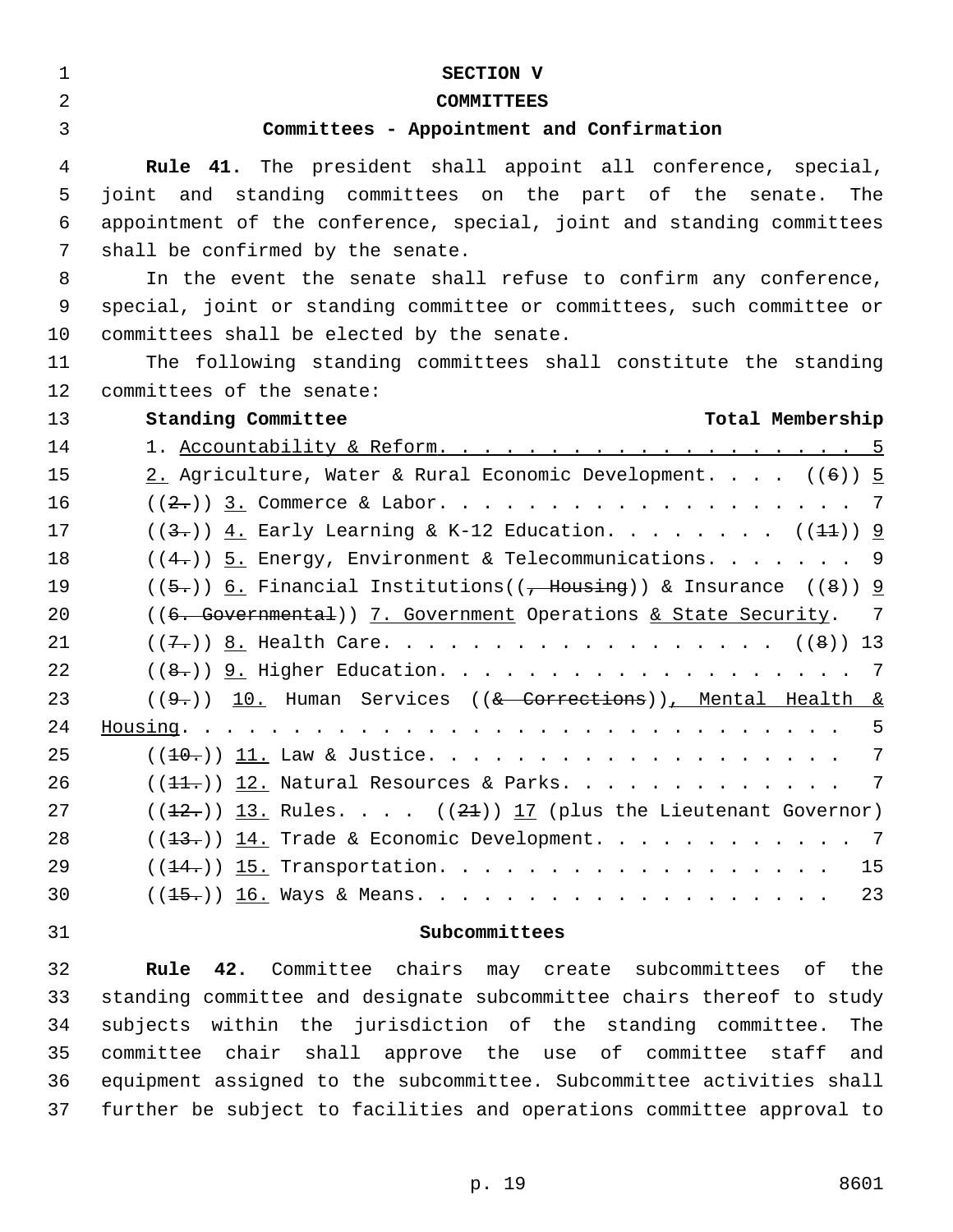the same extent as are the actions of the standing committee from 2 which they derive their authority.

# **Subpoena Power**

 **Rule 43.** Any of the above referenced committees, including subcommittees thereof, or any special committees created by the senate, may have the powers of subpoena, the power to administer oaths, and the power to issue commissions for the examination of witnesses in accordance with the provisions of chapter 44.16 RCW. The committee chair shall file with the committee on rules, prior to issuance of any process, a statement of purpose setting forth the name or names of those subject to process. The rules committee shall consider every proposed issuance of process at a meeting of the rules committee immediately following the filing of the statement with the committee. The process shall not be issued prior to consideration by the rules committee. The process shall be limited to the named individuals and the committee on rules may overrule the service on an 17 individual so named.

## **Duties of Committees**

 **Rule 44.** The several committees shall fully consider measures 20 referred to them.

 The committees shall acquaint themselves with the interest of the state specially represented by the committee, and from time to time present such bills and reports as in their judgment will advance the interests and promote the welfare of the people of the state: PROVIDED, That no executive action on bills may be taken during an 26 interim.

## **Committee Rules**

 **Rule 45.** 1. At least five days notice shall be given of all public hearings held by any committee other than the rules committee. Such notice shall contain the date, time and place of such hearing together with the title and number of each bill, or identification of the subject matter, to be considered at such hearing. By a majority vote of the committee members present at any committee meeting such notice may be dispensed with. The reason for such action shall be set forth in a written statement preserved in the records of the meeting.

 2. No committee may hold a public hearing during a regular or extraordinary session on a proposal identified as a draft unless the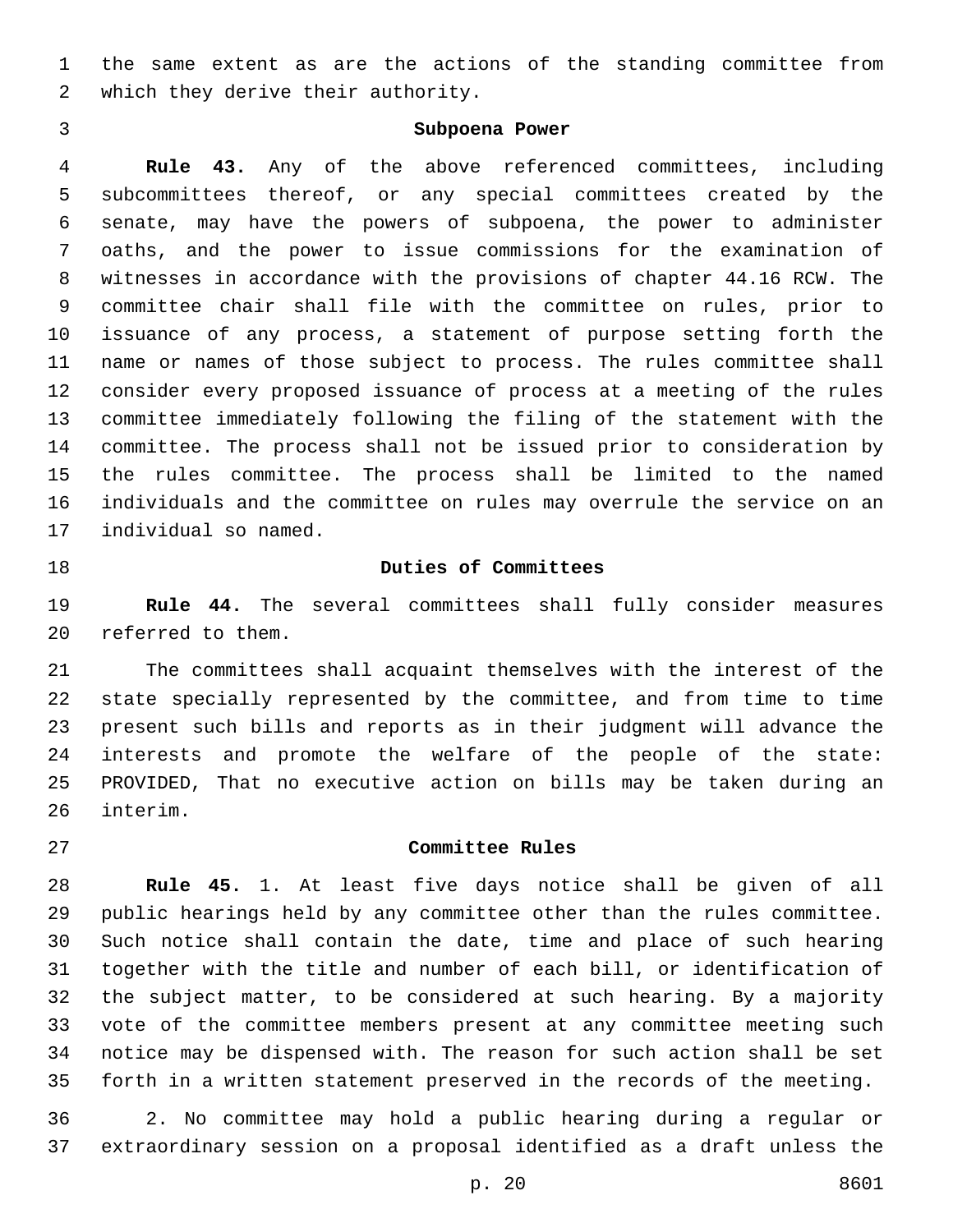draft has been made available to the public at least twenty-four hours prior to the hearing. This rule does not apply during the five days prior to any cutoff established by concurrent resolution nor does it apply to any measure exempted from the resolution.

 3. During its consideration of or vote on any bill, resolution or memorial, the deliberations of any committee or subcommittee of the senate shall be open to the public. In case of any disturbance or disorderly conduct at any such deliberations, the chair shall order the sergeant at arms to suppress the same and may order the meeting closed to any person or persons creating such disturbance.

 4. No committee shall amend a measure, adopt a substitute bill, or vote upon any measure or appointment absent a quorum. A committee may conduct a hearing absent a quorum. A majority of any committee shall constitute a quorum and committees shall be considered to have a quorum present unless the question is raised. Any question as to quorum not raised at the time of the committee action is deemed 17 waived.

 5. Bills reported to the senate from a standing committee must have a majority report, which shall be prepared upon a printed standing committee report form; shall be adopted at a regularly or specially called meeting during a legislative session and shall be signed by a majority of the committee; and shall carry only one of 23 the following recommendations:

24 a. Do pass;

25 b. Do pass as amended;

 c. That a substitute bill be substituted therefor, and the 27 substitute bill do pass; or

d. Without recommendation.28

 In addition to one of the above-listed recommendations, a report may also recommend that a bill be referred to another committee.

 6. A majority report of a committee must carry the signatures of a majority of the members of the committee. In the event a committee has a quorum pursuant to subsection 4 of this rule, subject to the limitation of subsection 12 of this rule, a majority of the members present may act on a measure, subject to obtaining the signatures of a majority of the members of the committee on the majority report.

p. 21 8601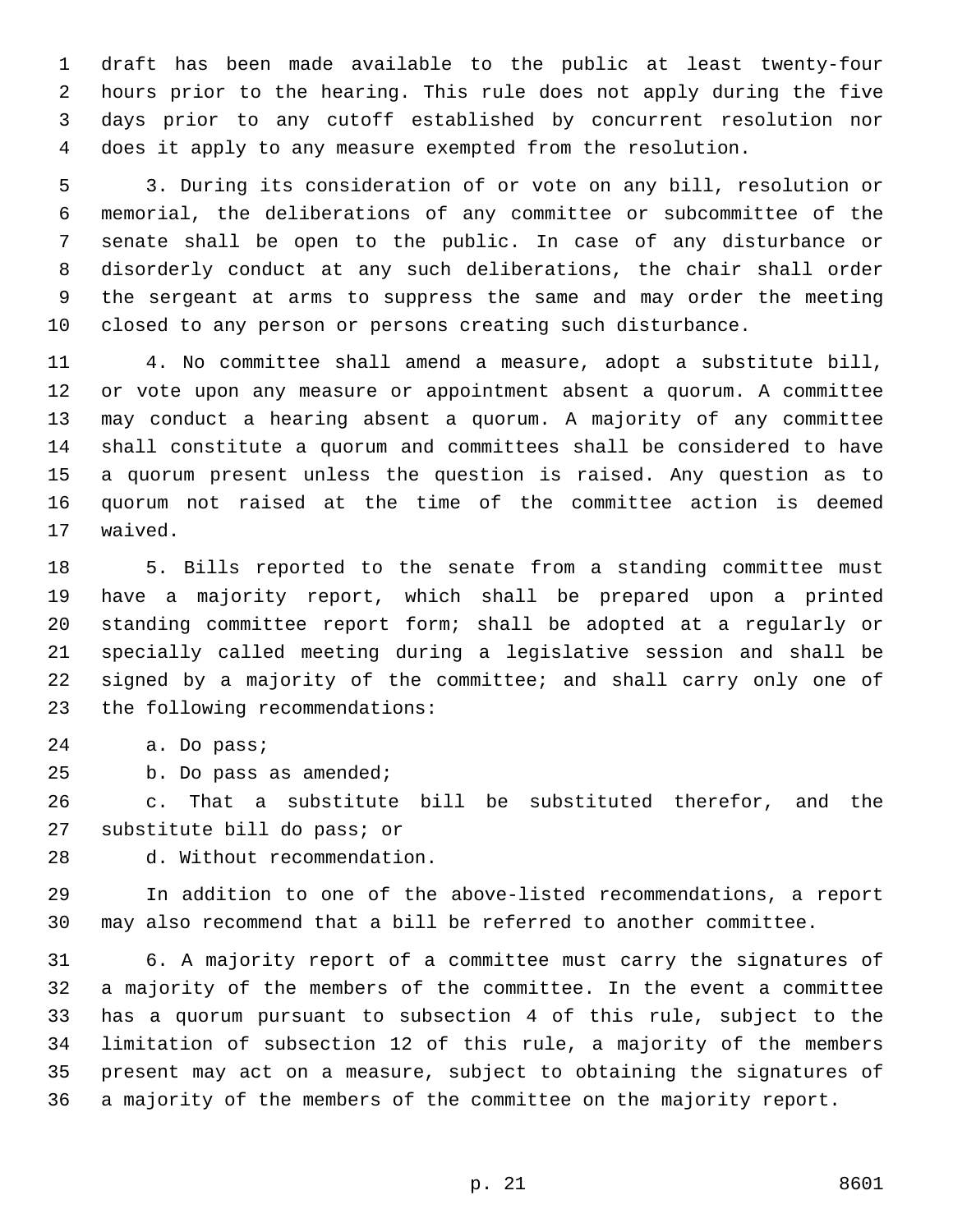7. Any measure, appointment, substitute bill, or amendment still within a committee's possession before it has been reported out to the full senate may be reconsidered to correct an error, change language, or otherwise accurately reflect the will of the committee in its majority and minority reports to the full senate. Any such reconsideration may be made at any time, by any member of the committee, provided that the committee has not yet reported the measure, appointment, substitute bill, or amendment out to the full senate. Any such reconsideration made after a vote has been taken or signatures obtained will require a new vote and signature sheet. Any measure which does not receive a majority vote of the members present may be reconsidered at that meeting and may again be considered upon motion of any committee member if one day's notice of said motion is provided to all committee members. For purposes of this rule, a committee is deemed to have reported a measure, appointment, substitute bill, or amendment out when it has delivered its majority and minority reports to the senate workroom. After such delivery, the committee no longer has possession of the measure, appointment, substitute bill, or amendment and no further committee action, 20 including reconsideration, may be taken.

 8. Any member of the committee not concurring in the majority report may sign a minority report containing a recommendation of "do not pass" or "without recommendation," which shall be signed by those members of the committee subscribing thereto, and submitted with the majority report. Unless the signatory of a minority report expressly indicates a "do not pass" recommendation, the member's vote shall be deemed to be "without recommendation." In every case where a majority report form is circulated for signature, a minority report form shall 29 also be circulated.

 9. When a committee reports a substitute for an original bill with the recommendation that the substitute bill do pass, it shall be in order to read the substitute bill the first time and have the same 33 ordered printed.

 A motion for the substitution of the substitute bill for the original bill shall not be in order until the committee on rules places the original bill on the second reading calendar.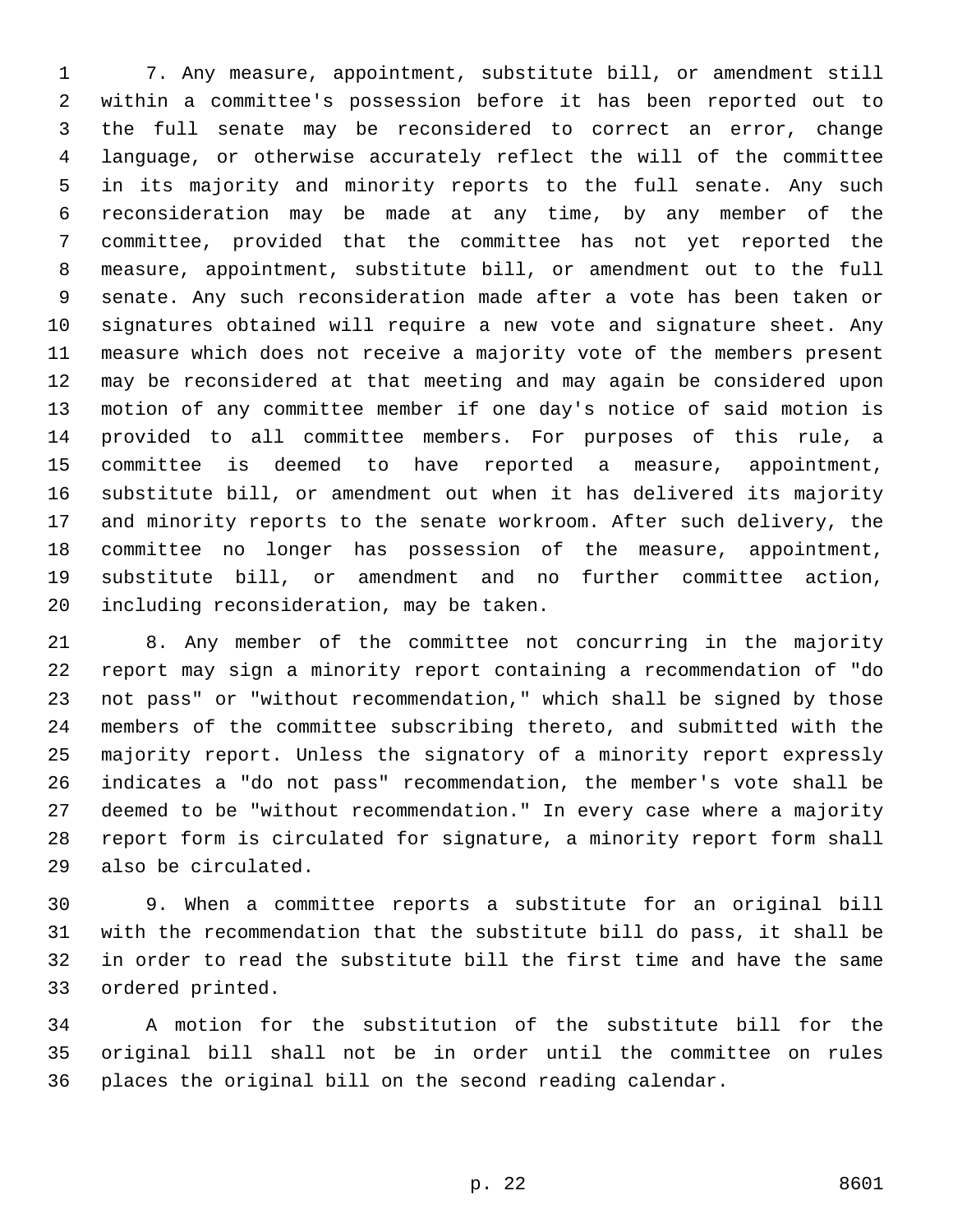10. No vote in any committee shall be taken by secret ballot nor shall any committee have a policy of secrecy as to any vote on action 3 taken in such committee.

 11. All reports of standing committees must be on the secretary's desk one hour prior to convening of the session in order to be read at said session. During any special session of the legislature, this 7 rule may be suspended by a majority vote.

 12. When a standing committee is operated by cochairs, the committee may not vote upon any measure or appointment without the 10 consent of each cochair.

### **Committee Meetings During Sessions**

 **Rule 46.** No committee shall sit during the daily session of the 13 senate unless by special leave.

No committee shall sit during any scheduled caucus.

#### **Reading of Reports**

 **Rule 47.** The majority report, and minority report, if there be one, together with the names of the signers thereof, shall be read by the secretary, unless the reading be dispensed with by the senate, and all committee reports shall be spread upon the journal.

# **Recalling Bills from Committees**

 **Rule 48.** Any standing committee of the senate may be relieved of further consideration of any bill, regardless of prior action of the committee, by a majority vote of the senators elected or appointed. The senate may then make such orderly disposition of the bill as they may direct by a majority vote of the members of the senate.

# **Bills Referred to Rules Committee**

 **Rule 49.** All bills reported by a committee to the senate shall then be referred to the committee on rules for second reading without action on the report unless otherwise ordered by the senate. (See 30 also Rules and  $64.$ )

#### **Rules Committee**

 **Rule 50.** The lieutenant governor shall be a voting member and the chair of the committee on rules. The president pro tempore shall be a voting member and the vice chair of the committee on rules. The committee on rules shall have charge of the daily second and third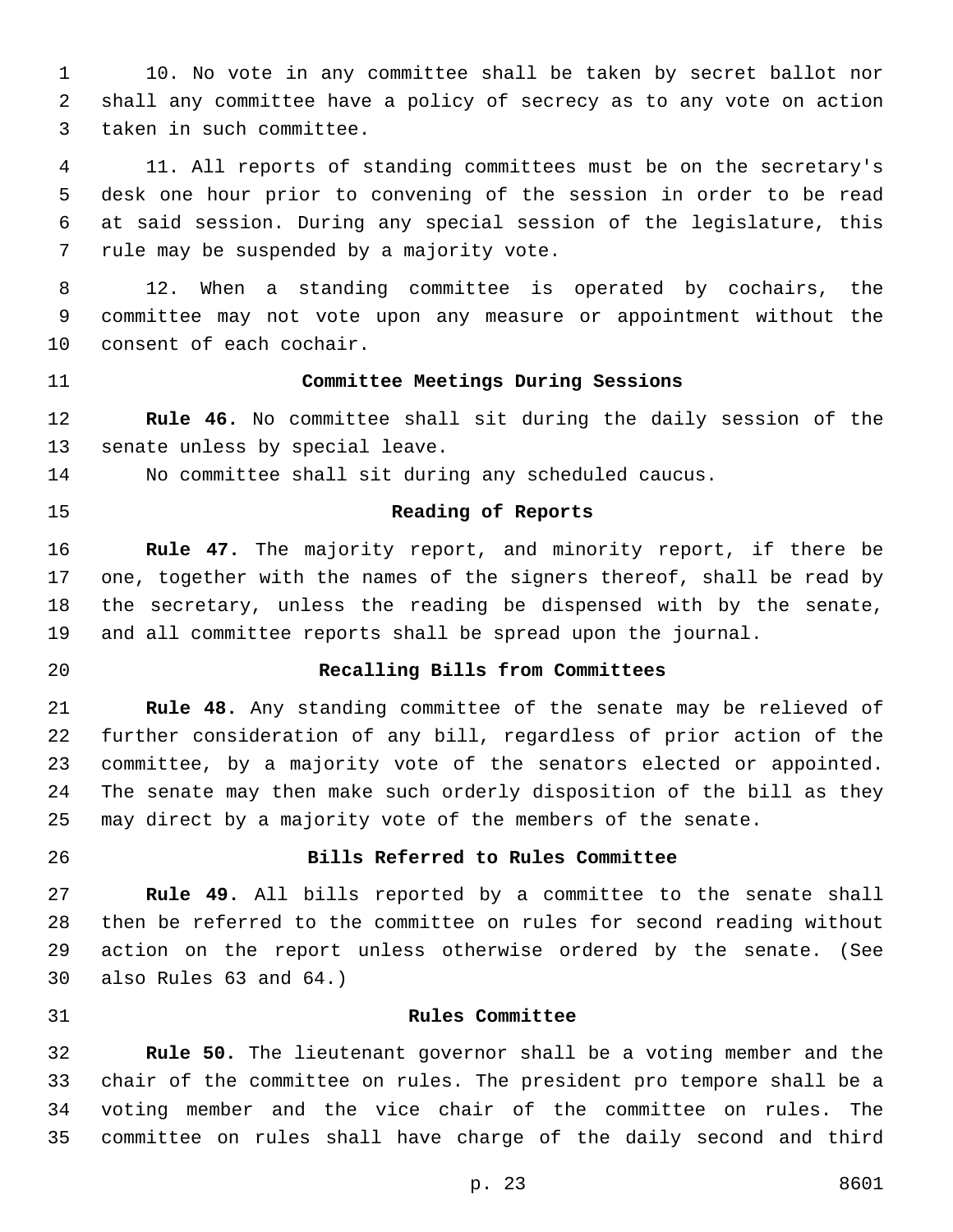reading calendar of the senate and shall direct the secretary of the senate the order in which the bills shall be considered by the senate and the committee on rules shall have the authority to directly refer any bill before them to any other standing committee. Such referral shall be reported out to the senate on the next day's business.

 The senate may change the order of consideration of bills on the 7 second or third reading calendar.

 The calendar, except in emergent situations, as determined by the committee on rules, shall be on the desks and in the offices of the senators each day and shall cover the bills for consideration on the 11 next following day.

#### **Employment Committee**

 **Rule 51.** The employment committee for committee staff shall consist of five members, three from the majority party and two from the minority party. The chair shall be appointed by the majority leader. The committee shall, in addition to its other duties, appoint a staff director for committee services with the concurrence of four of its members. All other decisions shall be determined by majority vote. The committee shall operate within staffing, budget levels and guidelines as authorized and adopted by the facilities and operations 21 committee.

#### **Committee of the Whole**

 **Rule 52.** At no time shall the senate sit as a committee of the 24 whole.

 The senate may at any time, by the vote of the majority of the members present, sit as a body for the purpose of taking testimony on 27 any measure before the senate.

# **Appropriation Budget Bills**

29 Rule 53. Reserved

#### **SECTION VI**

# **BILLS, RESOLUTIONS, MEMORIALS AND GUBERNATORIAL APPOINTMENTS Definitions**

 **Rule 54.** "Measure" means a bill, joint memorial, joint 34 resolution, or concurrent resolution.

 "Bill" when used alone means bill, joint memorial, joint 36 resolution, or concurrent resolution.

p. 24 8601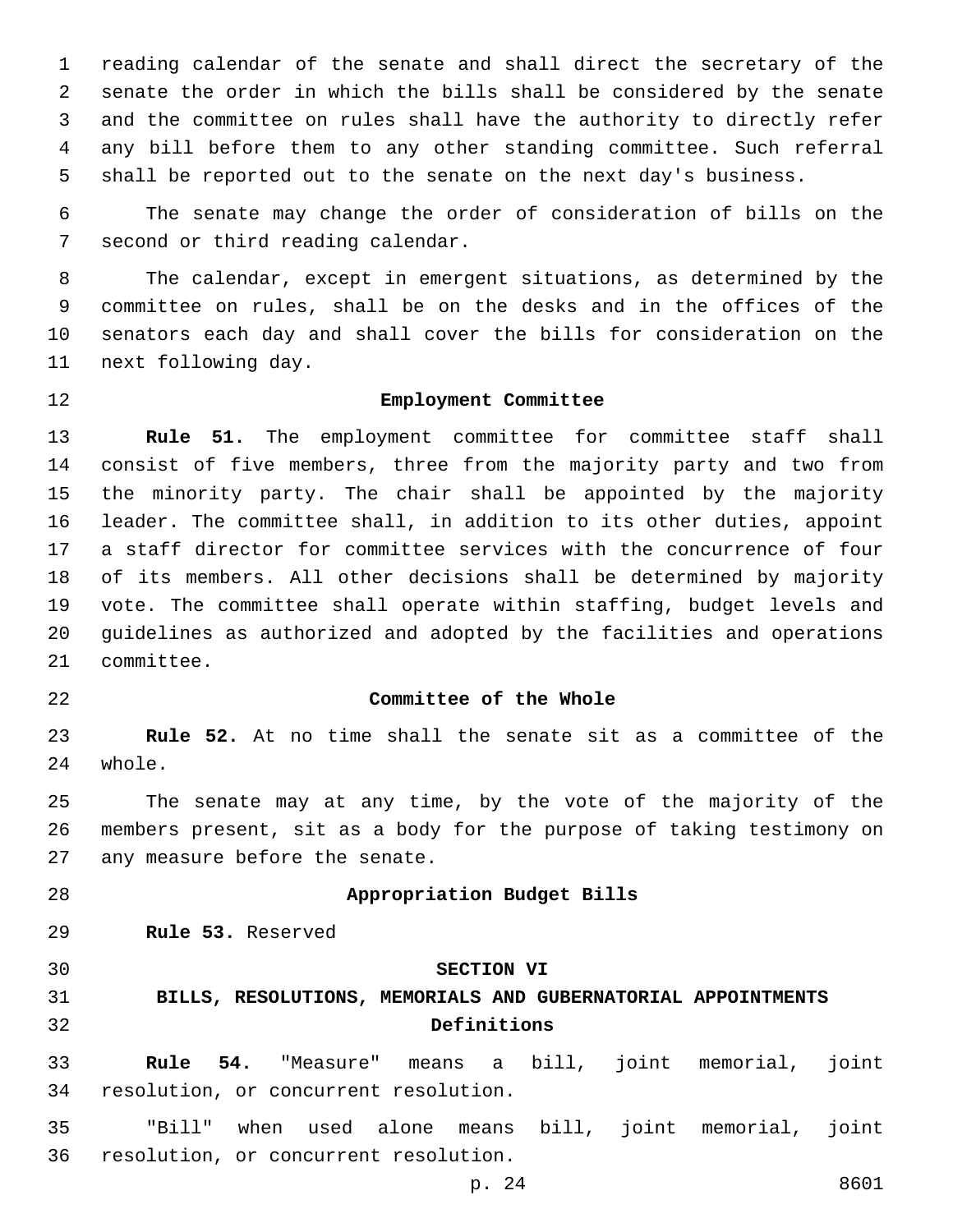"Majority" shall mean a majority of those members present unless 2 otherwise stated.

# **Prefiling**

 **Rule 55.** Holdover members and members-elect to the senate may prefile bills with the secretary of the senate on any day commencing with the first Monday in December preceding any session year; or twenty days prior to any special session of the legislature. Such bills will be printed, distributed and prepared for introduction on the first legislative day. No bill, joint memorial or joint resolution shall be prefiled by title and/or preamble only. (See also 11 Rule 3, Sub. 3.)

# **Introduction of Bills**

 **Rule 56.** All bills, joint resolutions, and joint memorials introduced shall be endorsed with a statement of the title and the name of the member introducing the same. Any member desiring to introduce a bill, joint resolution, or joint memorial shall file the same with the secretary of the senate by noon of the day before the convening of the session at which said bill, joint resolution, or 19 joint memorial is to be introduced.

 Provided that a vote has not been taken on final passage of a bill, joint resolution, or joint memorial, a member may add his or her name as a cosponsor until 2:00 p.m. of the day of its introduction. For any bill, joint resolution, or joint memorial that has been prefiled for a regular session, a member has until 2:00 p.m. of the day following introduction to add his or her name as a 26 cosponsor.

 To be considered during a regular session, a bill must be introduced at least ten days before final adjournment of the legislature, unless the legislature directs otherwise by a vote of two-thirds of all the members elected to each house, said vote to be taken by yeas and nays and entered upon the journal. The time limitation for introduction of bills shall not apply to substitute bills reported by standing committees for bills pending before such committees and general appropriation and revenue bills. (See also Art. 2, Sec. 36, State Constitution.)35

#### **Amendatory Bills**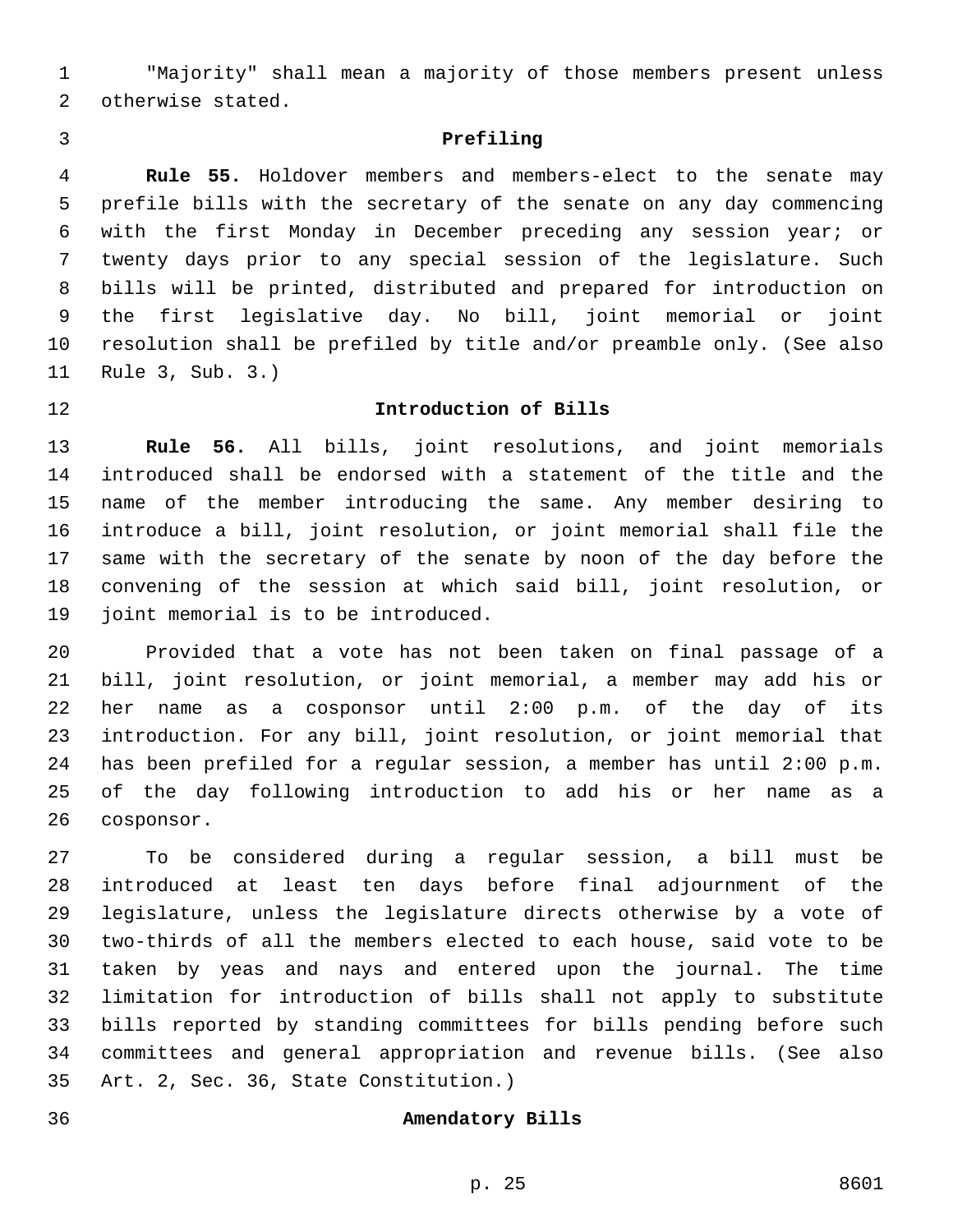**Rule 57.** Bills introduced in the senate intended to amend existing statutes shall have the words which are amendatory to such existing statutes underlined. Any matter to be deleted from the existing statutes shall be indicated by setting such matter forth in full, enclosed by double parentheses, and such deleted matter shall be lined out with hyphens. No bill shall be printed or acted upon until the provisions of this rule shall have been complied with.

 Sections added by amendatory bill to an existing act, or chapter of the official code, need not be underlined but shall be designated "NEW SECTION" in upper case type and such designation shall be underlined. New enactments need not be underlined.

 When statutes are being repealed, the Revised Code of Washington section number to be repealed, the section caption and the session law history, from the most current to the original, shall be cited.

# **Joint Resolutions and Memorials**

 **Rule 58.** Joint resolutions and joint memorials, up to the signing thereof by the president of the senate, shall be subject to the rules 18 governing the course of bills.

# **Senate Concurrent Resolutions**

 **Rule 59.** Concurrent resolutions shall be subject to the rules governing the course of bills and may be adopted without a roll call. Concurrent resolutions authorizing investigations and authorizing the expenditure or allocation of any money must be adopted by roll call and the yeas and nays recorded in the journal. Concurrent resolutions are subject to final passage on the day of the first reading without 26 regard to Senate Rules 62, 63, and 64.

#### **Committee Bills**

 **Rule 60.** Committee bills introduced by a standing committee during a legislative session may be filed with the secretary of the senate and introduced, and the signature of each member of the committee shall be endorsed upon the cover of the original bill.

 Committee bills shall be read the first time by title, ordered printed, and referred to the committee on rules for second reading.

#### **Committee Reference**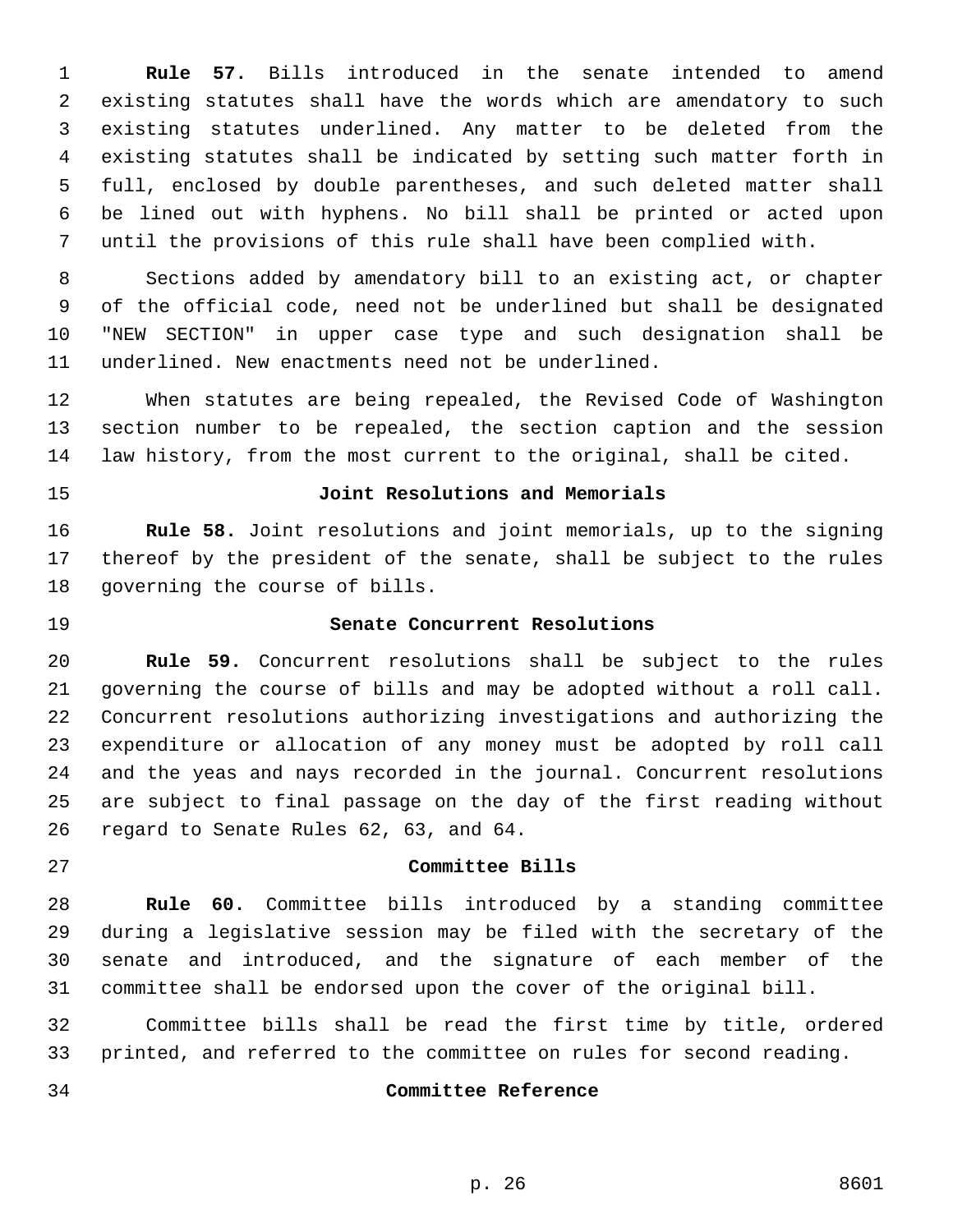**Rule 61.** When a motion is made to refer a subject, and different committees are proposed, the question shall be taken in the following 3 order:

- FIRST: A standing committee.
- SECOND: A select committee.
- 

#### **Reading of Bills**

 **Rule 62.** Every bill shall be read on three separate days unless 8 the senate deems it expedient to suspend this rule. Except for bills that create a new tax as provided in Rule 64, on and after the tenth day preceding adjournment sine die of any session, or three days prior to any cut-off date for consideration of bills, as determined pursuant to Article 2, Section 12 of the Constitution or concurrent resolution, or during any special session of the legislature, this 14 rule may be suspended by a majority vote. (See also Rule 59 and Rule 64).15

# **First Reading**

 **Rule 63.** The first reading of a bill shall be by title only, unless a majority of the members present demand a reading in full.

 After the first reading, bills shall be referred to an 20 appropriate committee pursuant to Rule 61.

 Upon being reported back by committee, all bills shall be referred to the committee on rules for second reading, unless 23 otherwise ordered by the senate. (See Rule 49.)

 A bill shall be reported back by the committee chair upon written petition therefor signed by a majority of its members. The petition shall designate the recommendation as provided in Rule 45, Sub. 5.

No committee chair shall exercise a pocket veto of any bill.

 Should there be a two-thirds majority report of the committee membership against the bill, a vote shall be immediately ordered for 30 the indefinite postponement of the bill.

### **Second Reading/Amendments**

 **Rule 64.** Upon second reading, the bill shall be read section by 33 section, in full, and be subject to amendment.

p. 27 8601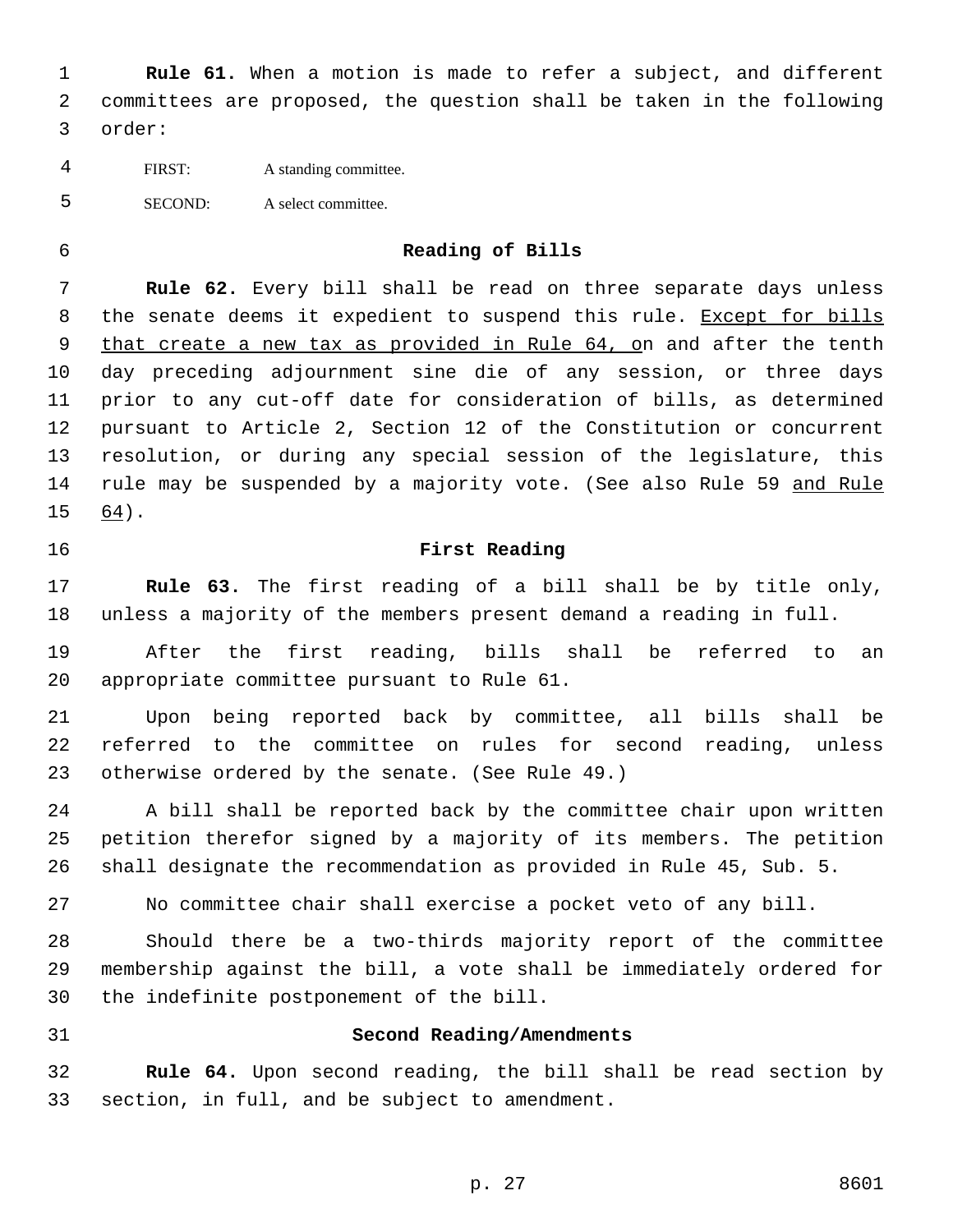Any member may, if sustained by three members, remove a bill from the consent calendar as constituted by the committee on rules. A bill removed from the consent calendar shall take its place as the last bill in the order of consideration of bills on the second reading 5 calendar.

 No amendment shall be considered by the senate until it shall have been sent to the secretary's desk in writing and read by the 8 secretary.

 All amendments adopted on the second reading shall then be 10 securely fastened to the original bill.

 All amendments rejected by the senate shall be spread upon the journal, and the journal shall show the disposition of all 13 amendments.

 When no further amendments shall be offered, the president shall declare the bill has passed its second reading, and shall be referred 16 to the committee on rules for third reading: Provided, That any bill that creates a new tax shall require the affirmative vote of two- thirds of the senators elected or appointed to advance to third 19 reading, unless the bill contains a referendum clause.

### **Third Reading**

 **Rule 65.** Bills on third reading shall be read in full by 22 sections, and no amendment shall be entertained.

 When a bill shall pass, it shall be certified to by the secretary, together with the vote upon final passage, noting the day 25 of its passage thereon.

 The vote must be taken by yeas and nays, the names of the senators voting for and against the same to be entered upon the journal and the majority of the members elected to the senate must be recorded thereon as voting in its favor to secure its passage by the 30 senate.

#### **Scope and Object of Bill Not to be Changed**

 **Rule 66.** No amendment to any bill shall be allowed which shall change the scope and object of the bill. (See also Art. 2, Sec. 38, State Constitution.) Substitute bills shall be considered amendments for the purposes of this rule. A point of order raising the question of scope and object may be raised at any time during consideration of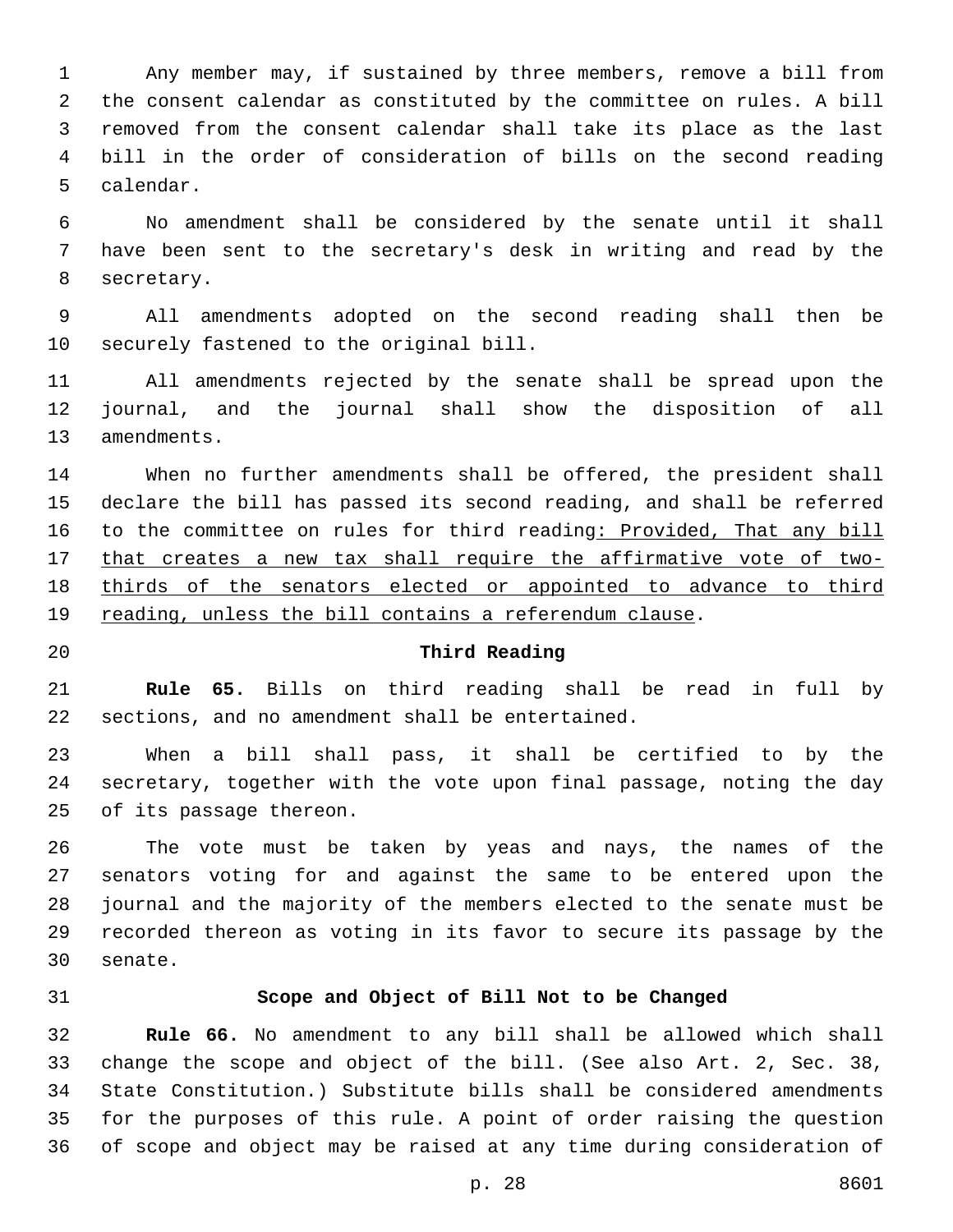an amendment prior to voting on the amendment. A proposed amendment to an unamended title-only bill shall be within the scope and object of the bill if the subject of the amendment fits within the language in the title.4

# **Matters Related to Disagreement Between the Senate and House**

 **Rule 67.** When there is a disagreement between the senate and house on a measure before the senate, the senate may act upon the measure with the following motions which have priority in the 9 following order:

- 10 To concur
- 11 To non-concur
- 12 To recede
- 13 To insist
- 14 To adhere

 These motions are in order as to any single amendment or to a series of amendments. (See Reed's Rules 247 through 254.)

 A senate bill, passed by the house with amendment or amendments which shall change the scope and object of the bill, upon being received in the senate, shall be referred to an appropriate committee and shall take the same course as for original bills, unless a motion to ask the house to recede, to insist or to adhere is made prior to 22 the measure being referred to committee.

 A motion to concur with an amendment or amendments that create a new tax requires the affirmative vote of two-thirds of the senators elected or appointed unless the bill contains a referendum clause.

# **Bills Committed for Special Amendment**

 **Rule 68.** A bill may be committed with or without special instructions to amend at any time before taking the final vote.

#### **Confirmation of Gubernatorial Appointees**

 **Rule 69.** When the names of appointees to state offices are transmitted to the secretary of the senate for senate confirmation, the communication from the governor shall be recorded and referred to 33 the appropriate standing committee.

 The standing committee, or subcommittee, pursuant to rule 42, shall require each appointee referred to the committee for consideration to complete the standard questionnaire to be used to